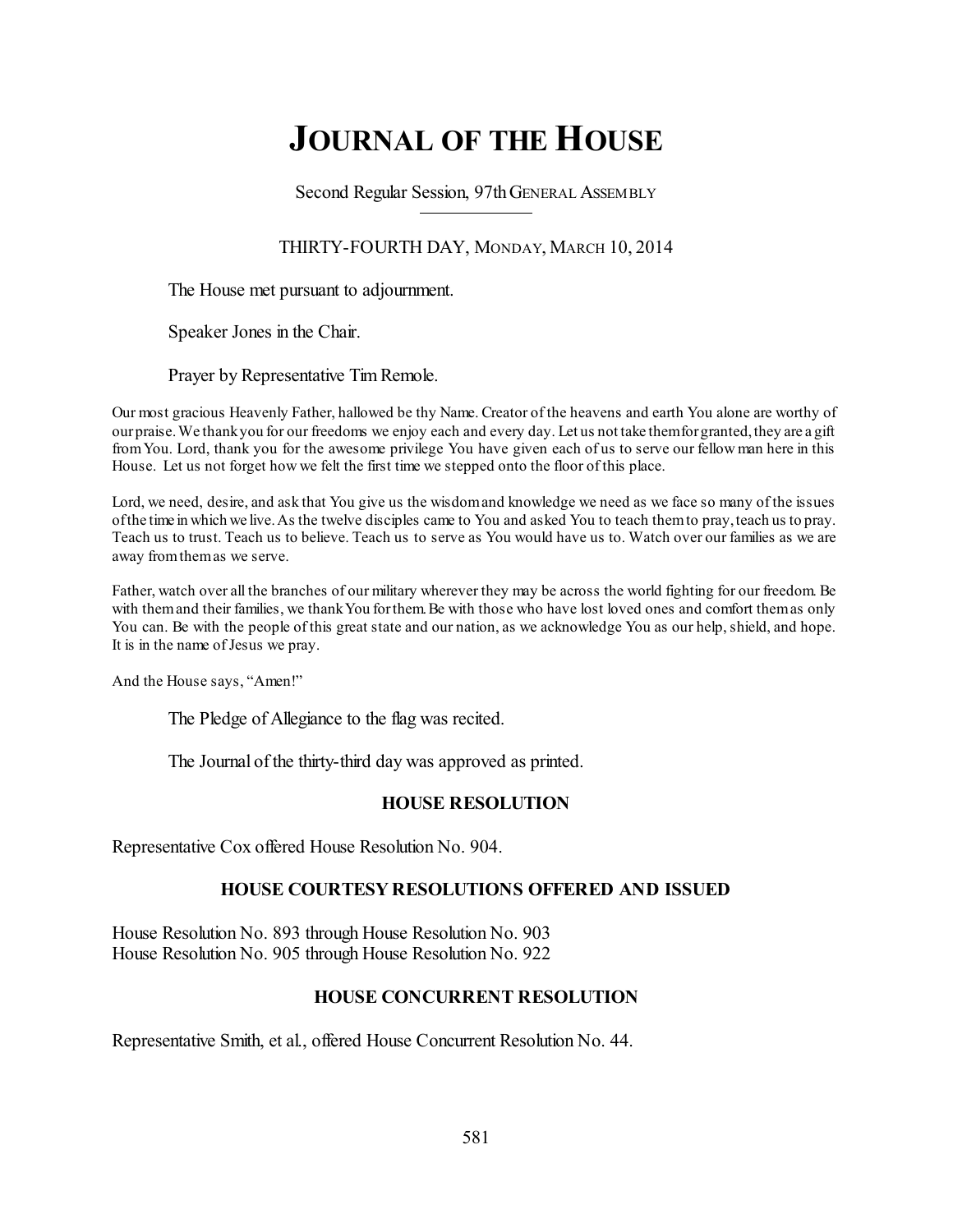## **SECOND READING OF HOUSE BILLS**

The following House Bills were read the second time:

- **HB 2092**, relating to eminent domain powers of utilities.
- **HB 2093**, relating to the definition of employment as it relates to employment security.
- **HB 2094**, relating to animal identification data.
- **HB 2095**, relating to legal representation of corporations in eviction proceedings.
- **HB 2096**, relating to child care facilities.
- **HB 2097**, relating to child care facilities.
- **HB 2098**, relating to income taxes on members of the Armed Forces.
- **HB 2099**, relating to a Joint Interim Committee on Health Care Workforce Development.
- **HB 2100**, relating to public assistance for illegal aliens.
- **HB 2101**, relating to immunizations against influenza.
- **HB 2102**, relating to the Pregnant Workers' Fairness Act.
- **HB 2103**, relating to the Real Estate Appraisers Commission.
- **HB 2104**, relating to the Joint Committee on Missouri Division of Workers' Compensation.
- **HB 2105**, relating to the State Employee Deferred Compensation Program.
- **HB 2106**, relating to commercial mobile service providers.
- **HB 2107**, relating to the designation of Donate Life Month in Missouri.
- **HB 2108**, relating to the designation of Minority Organ Donor Awareness Week in Missouri.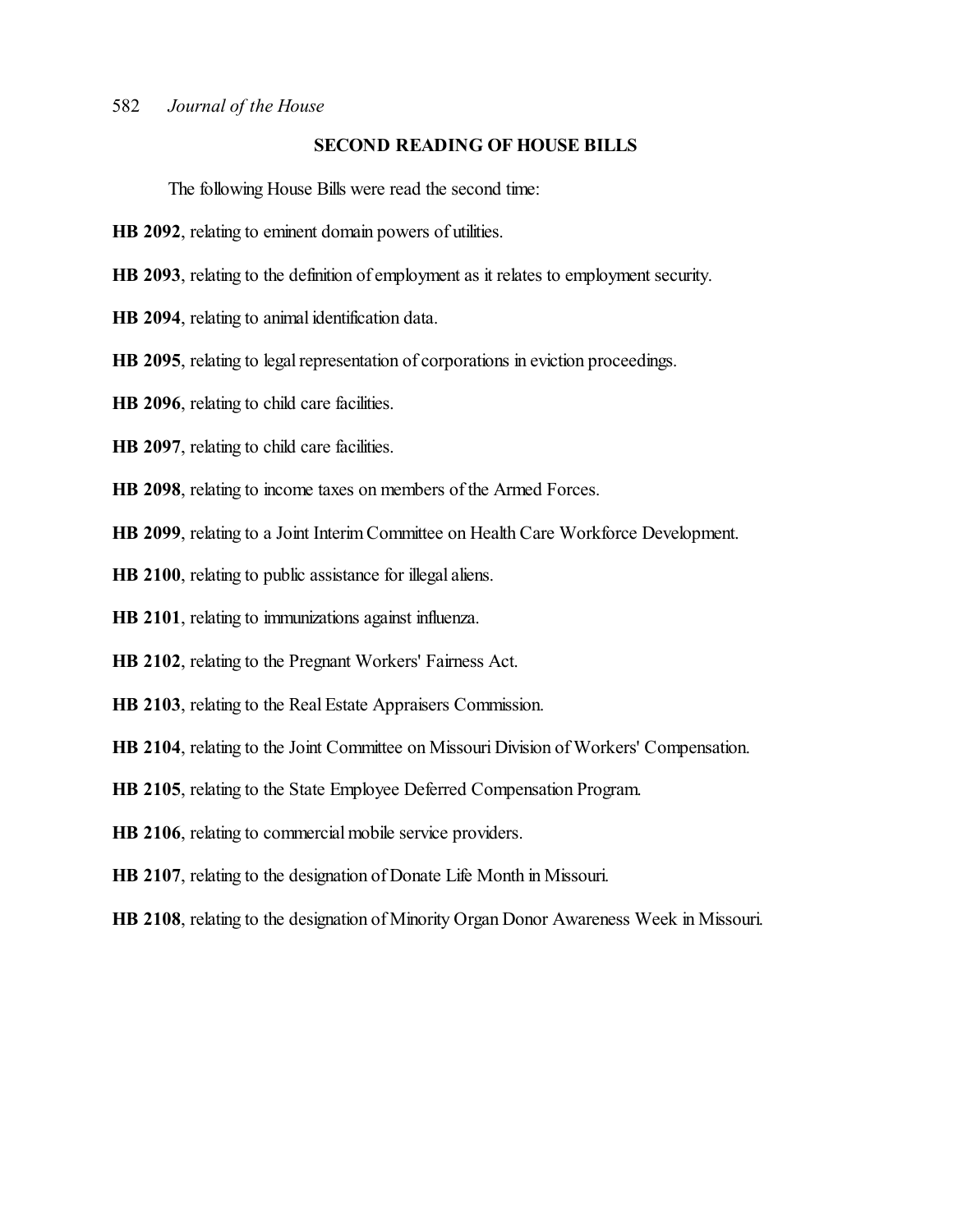## **SECOND READING OF SENATE BILLS**

The following Senate Bills were read the second time:

**SB 504**, relating to the availability of proposed rules on the internet.

**SCS SB 530**, relating to termination of parental rights.

**SCS SB 643**, relating to the publishing of Missouri statutes.

**SCS SB 735**, relating to campgrounds.

#### **PERFECTION OF HOUSE BILLS**

**HCS HB 1192, with House Amendment No. 1, pending**, relating to consent for abortion for minors, was taken up by Representative Miller.

**House Amendment No. 1** was withdrawn.

Representative Gatschenberger offered **House Amendment No. 2**.

#### *House Amendment No. 2*

AMEND House Committee Substitute for House Bill No. 1192, Page 1, in the Title, Line 3, by deleting all of said line and inserting in lieu thereof the following:

"abortion."; and

Further amend said bill, Section 188.028, Page 3, Line 66, by inserting after all of said section and line the following:

"**188.125. 1. It is the intent of the general assembly to acknowledge the rights of an alternatives-to**abortion agency and its officers, agents, employees, and volunteers to freely assemble and to freely engage in **religious practices and speech without governmental interference and that the constitutions and laws of the** United States and the state of Missouri shall be interpreted, construed, applied, and enforced to fully protect **such rights.**

**2. A political subdivision of this state is preempted from enacting, adopting, maintaining, or enforcing any order, ordinance, rule, regulation, policy, or other similar measure that prohibits, restricts, limits, controls, directs, interferes with, or otherwise adversely affects an alternatives-to-abortion agency or its officers, agents, employees, or volunteers' assembly, religious practices, or speech, including but not limited to couns eling, referrals, or education of, advertising or information to, or other communications with, clients, patients, other persons, or the public.**

**3. Nothing in this section shall preclude or preempt a political subdivision of this state from** exercising its lawful authority to regulate zoning or land use or to enforce a building or fire code regulation, **provided that such political subdivision treats an alternatives-to-abortion agency in the same manner as a similarly situatedagency andthatsuch authority is not usedto circumvent the intent of this section.**

4. In any action to enforce the provisions of this section, a court of competent jurisdiction may order injunctive relief, recovery of damages, or both, as well as payment of reasonable attorney's fees, costs, and expenses. The remedies set forth shall not be deemed exclusive and shall be in addition to any other remedies **permittedby law.**

**5. As usedin this section, "alternatives-to-abortion agency" means:**

**(1) A maternity home as definedin section 135.600;**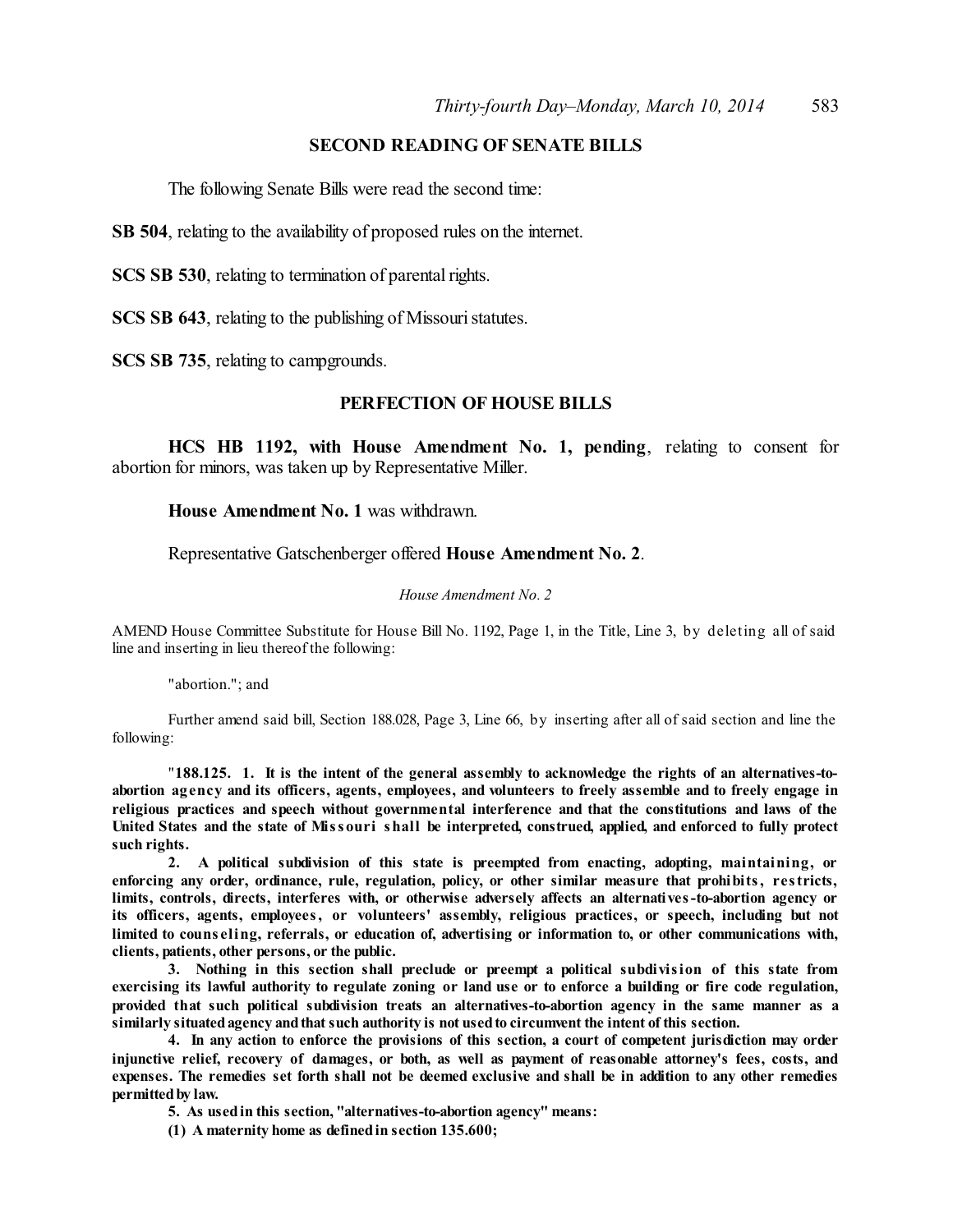**(2) A pregnancy resource center as definedin section 135.630; or**

**(3) An agency or entity that has the primary purpos e of providing services or counseling to pregnant** women to assist such women in carrying their unborn children to term instead of having abortions and to assist such women in caring for their dependent children or placing their children for adoption, as described **in section 188.325.**"; and

Further amend said bill by amending the title, enacting clause, and intersectional references accordingly.

On motion of Representative Gatschenberger, **House Amendment No. 2** was adopted.

Representative Diehl moved the previous question.

Which motion was adopted by the following vote:

| Allen            | Anderson          | Austin          | Bahr               | <b>Bames</b>    |
|------------------|-------------------|-----------------|--------------------|-----------------|
| Bernskoetter     | Berry             | <b>Brattin</b>  | <b>Brown</b>       | <b>Burlison</b> |
| Cierpiot         | Conway 104        | Cookson         | Cornejo            | Cox             |
| Crawford         | Cross             | Curtman         | Davis              | Diehl           |
| Dohrman          | Dugger            | Elmer           | Engler             | Entlicher       |
| Fitzpatrick      | Fitzwater         | Flanigan        | Fraker             | Franklin        |
| Frederick        | <b>Funderburk</b> | Gannon          | Gatschenberger     | Gosen           |
| Grisamore        | Guernsey          | Haahr           | Haefner            | Hampton         |
| Hansen           | Hicks             | Higdon          | Hinson             | Hoskins         |
| Hough            | Houghton          | Hurst           | Johnson            | Jones 50        |
| <b>Justus</b>    | Keeney            | Kelley 127      | Koenig             | Kolkmeyer       |
| Lair             | Lant              | Lauer           | Leara              | Lichtenegger    |
| Love             | Lynch             | <b>Marshall</b> | McCaherty          | McGaugh         |
| Messenger        | Miller            | Moon            | Morris             | Muntzel         |
| Neely            | Neth              | Parkinson       | Pfautsch           | Phillips        |
| Pike             | Pogue             | Redmon          | Rehder             | Reiboldt        |
| Remole           | Rhoads            | Richardson      | Riddle             | Ross            |
| Rowden           | Rowland           | Schatz          | Schieber           | Shull           |
| Shumake          | Solon             | Sommer          | Spencer            | <b>Stream</b>   |
| Swan             | Thomson           | Torpey          | Walker             | White           |
| Wieland          | Wilson            | Wood            | <b>Zerr</b>        | Mr. Speaker     |
| <b>NOES: 046</b> |                   |                 |                    |                 |
| Anders           | <b>Black</b>      | <b>Burns</b>    | Carpenter          | Colona          |
| Conway 10        | Curtis            | Dunn            | Ellington          | English         |
| Englund          | Frame             | Gardner         | Harris             | Hubbard         |
| Hummel           | Kirkton           | Kratky          | LaFaver            | May             |
| Mayfield         | McCann Beatty     | McDonald        | McKenna            | McManus         |
| Meredith         | Mitten            | Montecillo      | Morgan             | Newman          |
| Nichols          | Norr              | Otto            | Pace               | Peters          |
| Pierson          | Rizzo             | Roorda          | <b>Runions</b>     | Schieffer       |
| Schupp           | Smith             | Swearingen      | <b>Walton Gray</b> | Webber          |
| Wright           |                   |                 |                    |                 |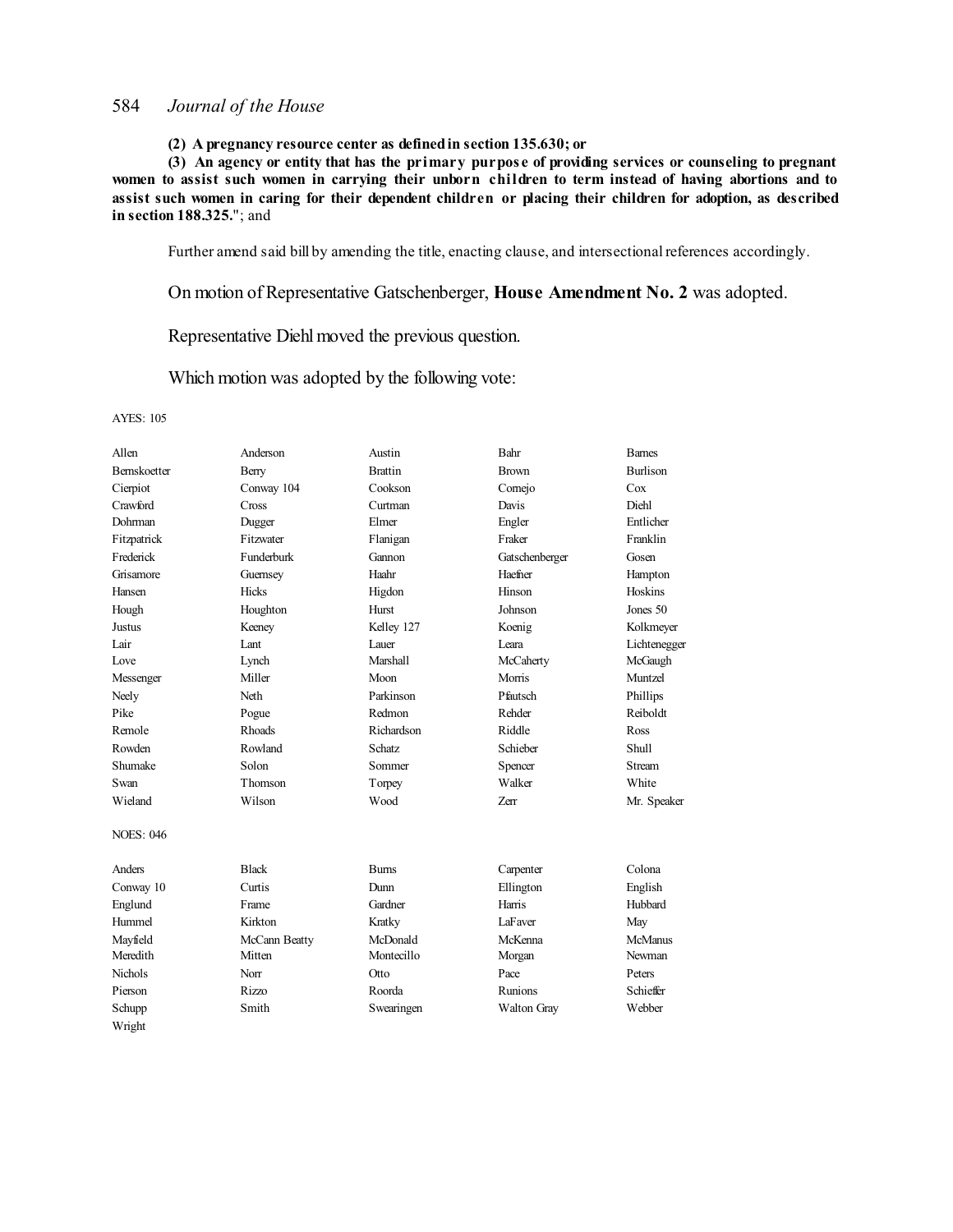PRESENT: 000

ABSENT WITH LEAVE: 009

| Butler | Ellinger | Hodges    | Kelly 45   | Korman |
|--------|----------|-----------|------------|--------|
| McNeil | Mims     | Molendorp | Schamhorst |        |

VACANCIES: 003

On motion of Representative Miller, **HCS HB 1192, as amended**, was adopted.

On motion of Representative Miller, **HCS HB 1192, as amended**, was ordered perfected and printed by the following vote:

| Allen               | Anderson       | Austin         | Bahr           | <b>Barnes</b> |
|---------------------|----------------|----------------|----------------|---------------|
| <b>Bernskoetter</b> | Berry          | <b>Black</b>   | <b>Brattin</b> | <b>Brown</b>  |
| <b>Burlison</b>     | Cierpiot       | Conway 10      | Conway 104     | Cookson       |
| Cornejo             | Cox            | Crawford       | Cross          | Curtman       |
| Davis               | Diehl          | <b>Dohrman</b> | Dugger         | Elmer         |
| Engler              | English        | Entlicher      | Fitzpatrick    | Fitzwater     |
| Flanigan            | Fraker         | Franklin       | Frederick      | Funderburk    |
| Gannon              | Gatschenberger | Gosen          | Grisamore      | Guernsey      |
| Haahr               | Haefner        | Hampton        | Hansen         | Harris        |
| <b>Hicks</b>        | Higdon         | Hinson         | Hoskins        | Hough         |
| Houghton            | Hurst          | Johnson        | Jones 50       | <b>Justus</b> |
| Keeney              | Kelley 127     | Koenig         | Kolkmeyer      | Korman        |
| Lair                | Lant           | Lauer          | Leara          | Lichtenegger  |
| Love                | Lynch          | Marshall       | Mayfield       | McCaherty     |
| McGaugh             | McKenna        | Messenger      | Miller         | Molendorp     |
| Moon                | Morris         | Muntzel        | Neely          | Neth          |
| Parkinson           | Pfautsch       | Phillips       | Pike           | Pogue         |
| Redmon              | Rehder         | Reiboldt       | Remole         | <b>Rhoads</b> |
| Richardson          | Riddle         | Roorda         | Ross           | Rowden        |
| Rowland             | Runions        | Scharnhorst    | Schatz         | Schieber      |
| Schieffer           | Shull          | Shumake        | Solon          | Sommer        |
| Spencer             | <b>Stream</b>  | Swan           | Thomson        | Torpey        |
| Walker              | White          | Wieland        | Wilson         | Wood          |
| Zerr                | Mr. Speaker    |                |                |               |
| <b>NOES: 037</b>    |                |                |                |               |
| Anders              | <b>Burns</b>   | Carpenter      | Colona         | Curtis        |
| Dunn                | Ellington      | Englund        | Frame          | Gardner       |
| Hubbard             | Hummel         | Kirkton        | Kratky         | LaFaver       |
| May                 | McCann Beatty  | McDonald       | McManus        | Meredith      |
| Mitten              | Montecillo     | Morgan         | Newman         | Nichols       |
| Norr                | Otto           | Pace           | Peters         | Pierson       |
| <b>Rizzo</b>        | Schupp         | Smith          | Swearingen     | Walton Gray   |
| Webber              | Wright         |                |                |               |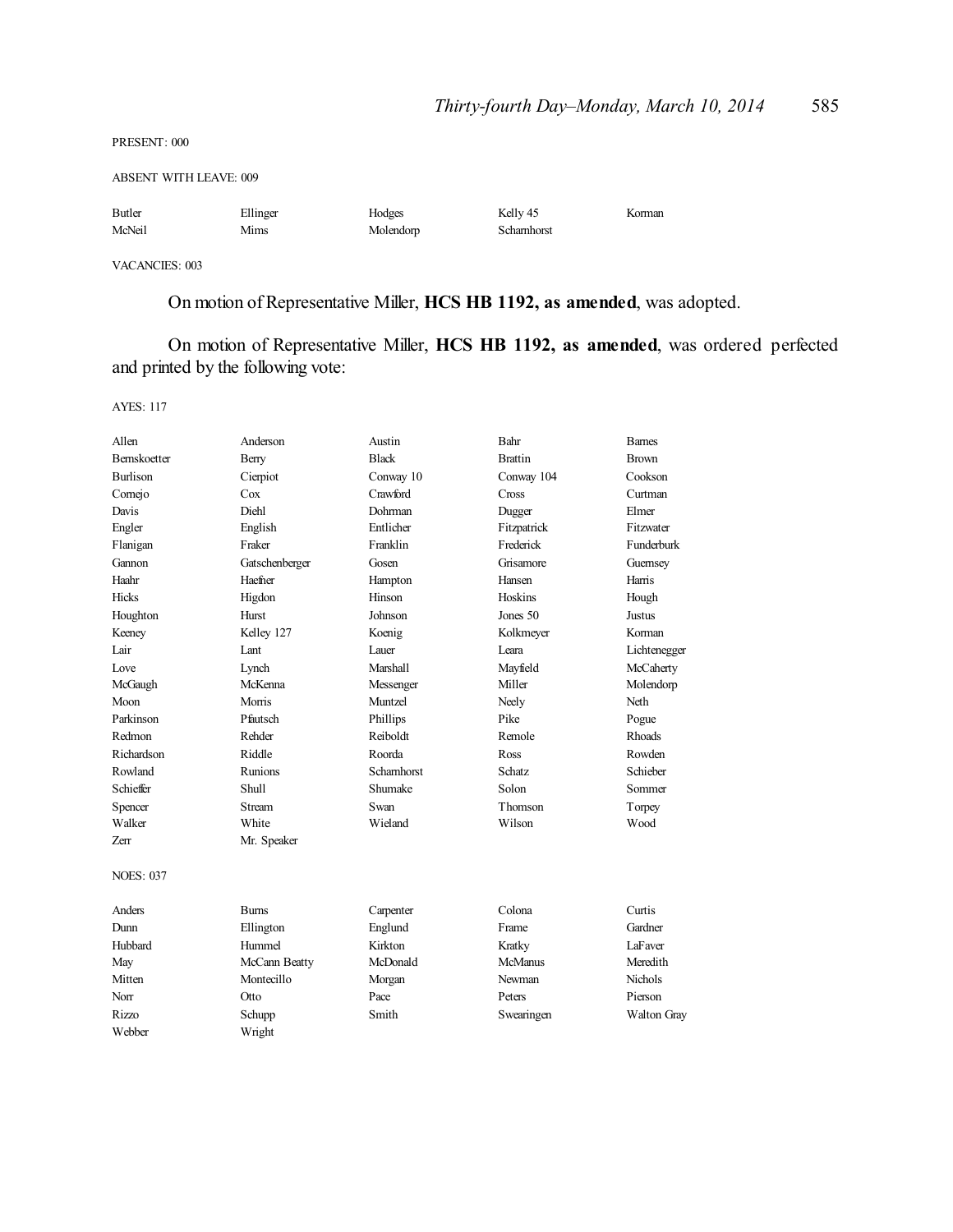PRESENT: 000

ABSENT WITH LEAVE: 006

| Butler | Ellinger | Hodges | Kelly 45 | McNeil |
|--------|----------|--------|----------|--------|
| Mims   |          |        |          |        |

VACANCIES: 003

## **THIRD READING OF HOUSE BILLS**

**HCS HB 1089**, relating to the Bring Jobs Home Act, was taken up by Representative McCaherty.

#### **MOTIONS**

Representative McCaherty, having voted on the prevailing side, moved that the vote by which **HCS HB 1089, as amended**, was ordered perfected and printed, be reconsidered.

Which motion was adopted by the following vote:

| Allen         | Anders              | Anderson        | Austin       | Bahr           |
|---------------|---------------------|-----------------|--------------|----------------|
| <b>Barnes</b> | <b>Bernskoetter</b> | Berry           | <b>Black</b> | <b>Brattin</b> |
| <b>Brown</b>  | <b>Burlison</b>     | <b>Bums</b>     | Carpenter    | Cierpiot       |
| Colona        | Conway 10           | Conway 104      | Cookson      | Comejo         |
| Cox           | Crawford            | Cross           | Curtis       | Curtman        |
| Davis         | Diehl               | Dohrman         | Dugger       | Dunn           |
| Ellington     | Elmer               | Engler          | English      | Englund        |
| Entlicher     | Fitzpatrick         | Fitzwater       | Flanigan     | Fraker         |
| Frame         | Franklin            | Frederick       | Funderburk   | Gannon         |
| Gardner       | Gatschenberger      | Gosen           | Grisamore    | Guernsey       |
| Haahr         | Haefner             | Hampton         | Hansen       | Harris         |
| Hicks         | Higdon              | Hinson          | Hoskins      | Hough          |
| Houghton      | Hubbard             | Hummel          | Hurst        | Johnson        |
| Jones 50      | Justus              | Keeney          | Kelley 127   | Kelly 45       |
| Kirkton       | Koenig              | Kolkmeyer       | Korman       | Kratky         |
| Lair          | Lant                | Lauer           | I eara       | Lichtenegger   |
| Love          | Lynch               | <b>Marshall</b> | May          | Mayfield       |
| McCaherty     | McCann Beatty       | McDonald        | McGaugh      | McKenna        |
| Meredith      | Messenger           | Miller          | Mitten       | Molendorp      |
| Moon          | Morgan              | Morris          | Muntzel      | Neely          |
| Neth          | Newman              | <b>Nichols</b>  | Norr         | Otto           |
| Pace          | Parkinson           | Peters          | Pfautsch     | Phillips       |
| Pierson       | Pike                | Pogue           | Redmon       | Rehder         |
| Reiboldt      | Remole              | <b>Rhoads</b>   | Richardson   | Riddle         |
| <b>Rizzo</b>  | Roorda              | Ross            | Rowden       | Rowland        |
| Runions       | Schatz              | Schieber        | Schieffer    | Schupp         |
| <b>Shull</b>  | Shumake             | Smith           | Solon        | Sommer         |
| Spencer       | <b>Stream</b>       | Swan            | Thomson      | Torpey         |
| Walker        | Walton Gray         | Webber          | White        | Wieland        |
| Wilson        | Wood                | Wright          | Zerr         | Mr. Speaker    |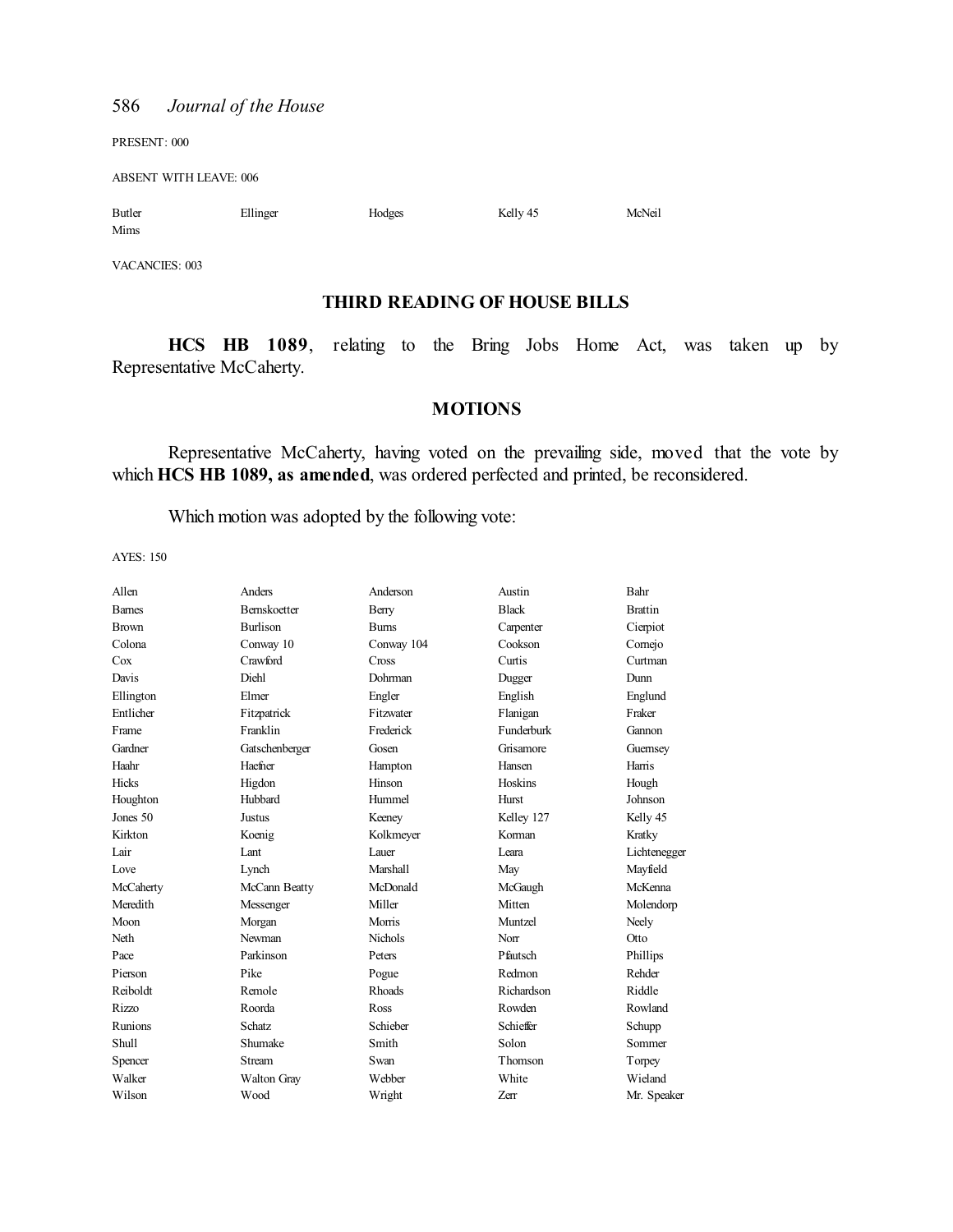| <b>NOES: 003</b>              |                        |            |                |        |
|-------------------------------|------------------------|------------|----------------|--------|
| LaFaver                       | Montecillo             | Swearingen |                |        |
| PRESENT: 000                  |                        |            |                |        |
| <b>ABSENT WITH LEAVE: 007</b> |                        |            |                |        |
| Butler<br>Mims                | Ellinger<br>Schamhorst | Hodges     | <b>McManus</b> | McNeil |

#### VACANCIES: 003

Representative McCaherty, having voted on the prevailing side, moved that the vote by which **HCS HB 1089, as amended**, was adopted, be reconsidered.

Which motion was adopted by the following vote:

| Allen           | Anders              | Anderson           | Austin        | Bahr           |
|-----------------|---------------------|--------------------|---------------|----------------|
| <b>Barnes</b>   | <b>Bernskoetter</b> | Berry              | <b>Black</b>  | <b>Brattin</b> |
| <b>Burlison</b> | <b>Burns</b>        | Carpenter          | Cierpiot      | Colona         |
| Conway 10       | Conway 104          | Cookson            | Comejo        | Cox            |
| Crawford        | Curtis              | Curtman            | Davis         | <b>Diehl</b>   |
| Dohrman         | Dugger              | Dunn               | Ellington     | Elmer          |
| Engler          | English             | Englund            | Entlicher     | Fitzpatrick    |
| Fitzwater       | Flanigan            | Fraker             | Frame         | Franklin       |
| Frederick       | Funderburk          | Gannon             | Gardner       | Gatschenberger |
| Gosen           | Guernsey            | Haahr              | Haefner       | Hampton        |
| Hansen          | Harris              | Hicks              | Higdon        | Hinson         |
| Hoskins         | Hough               | Houghton           | Hubbard       | Hummel         |
| Hurst           | Johnson             | Jones 50           | <b>Justus</b> | Keeney         |
| Kelley 127      | Kelly 45            | Kirkton            | Koenig        | Kolkmeyer      |
| Korman          | Kratky              | Lair               | Lant          | Lauer          |
| Lichtenegger    | Love                | Lynch              | Marshall      | May            |
| Mayfield        | McCaherty           | McCann Beatty      | McDonald      | McGaugh        |
| McKenna         | <b>McManus</b>      | Meredith           | Messenger     | Miller         |
| Mitten          | Molendorp           | Montecillo         | Moon          | Morgan         |
| Morris          | Muntzel             | Neely              | Neth          | Newman         |
| <b>Nichols</b>  | Norr                | Otto               | Pace          | Parkinson      |
| Peters          | Pfautsch            | Pierson            | Pike          | Pogue          |
| Redmon          | Rehder              | Reiboldt           | Remole        | <b>Rhoads</b>  |
| Richardson      | Riddle              | Rizzo              | Roorda        | <b>Ross</b>    |
| Rowland         | Runions             | Schatz             | Schieber      | Schieffer      |
| Schupp          | <b>Shull</b>        | Shumake            | Smith         | Solon          |
| Sommer          | Spencer             | <b>Stream</b>      | Swan          | Thomson        |
| Torpey          | Walker              | <b>Walton Gray</b> | Webber        | White          |
| Wieland         | Wilson              | Wood               | Wright        | Zerr           |
| Mr. Speaker     |                     |                    |               |                |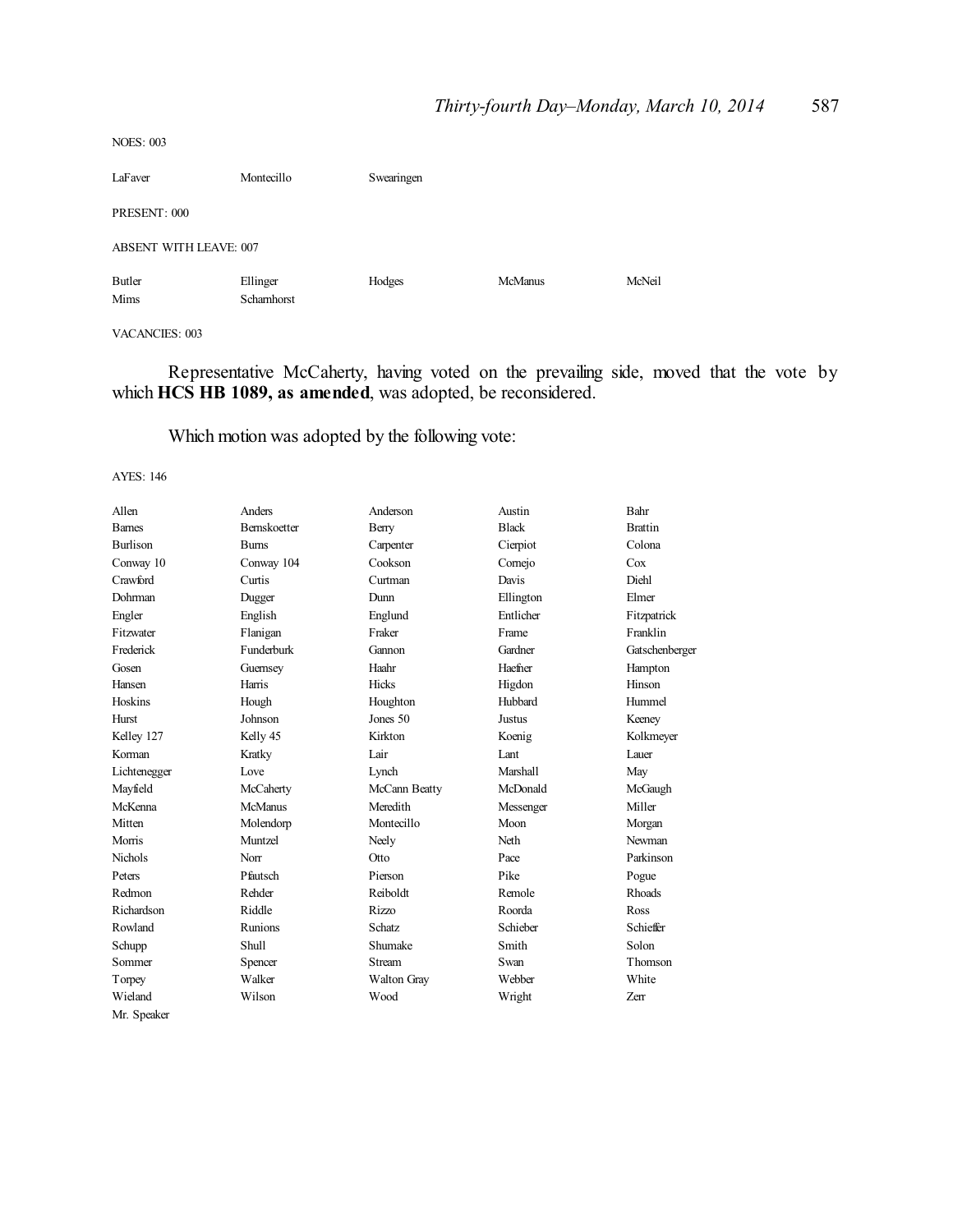NOES: 002

LaFaver Swearingen

PRESENT: 000

#### ABSENT WITH LEAVE: 012

| <b>Brown</b> | Butler     | $\cos s$ | Ellinger | Grisamore |
|--------------|------------|----------|----------|-----------|
| Hodges       | Leara      | McNeil   | Mims     | Phillips  |
| Rowden       | Schamhorst |          |          |           |

#### VACANCIES: 003

Representative McCaherty, having voted on the prevailing side, moved that the vote by which **House Amendment No. 1 to HCS HB 1089** was adopted, be reconsidered.

# Which motion was adopted by the following vote:

| Allen           | Anders         | Anderson           | Austin          | Bahr           |
|-----------------|----------------|--------------------|-----------------|----------------|
| <b>Barnes</b>   | Bernskoetter   | Berry              | <b>Black</b>    | <b>Brown</b>   |
| <b>Burlison</b> | <b>Burns</b>   | Carpenter          | Cierpiot        | Colona         |
| Conway 10       | Conway 104     | Cookson            | Comejo          | Cox            |
| Crawford        | Curtis         | Curtman            | Davis           | Diehl          |
| Dohrman         | Dugger         | Dunn               | Elmer           | Engler         |
| English         | Englund        | Entlicher          | Fitzpatrick     | Fitzwater      |
| Flanigan        | Fraker         | Frame              | Franklin        | Frederick      |
| Funderburk      | Gannon         | Gardner            | Gatschenberger  | Gosen          |
| Grisamore       | Guernsey       | Haahr              | Haefner         | Hampton        |
| Hansen          | Harris         | Hicks              | Higdon          | Hinson         |
| Hoskins         | Hough          | Houghton           | Hubbard         | Hummel         |
| Hurst           | Johnson        | Justus             | Keeney          | Kelley 127     |
| Kelly 45        | Kirkton        | Koenig             | Kolkmeyer       | Korman         |
| Kratky          | Lair           | Lant               | Lauer           | Leara          |
| Lichtenegger    | Love           | Lynch              | <b>Marshall</b> | May            |
| Mayfield        | McCaherty      | McCann Beatty      | McDonald        | McGaugh        |
| McKenna         | <b>McManus</b> | Meredith           | Messenger       | Miller         |
| Mitten          | Montecillo     | Moon               | Morgan          | Morris         |
| Muntzel         | Neely          | Neth               | Newman          | <b>Nichols</b> |
| Norr            | Otto           | Pace               | Parkinson       | Peters         |
| Pfautsch        | Phillips       | Pierson            | Pike            | Pogue          |
| Redmon          | Rehder         | Reiboldt           | Remole          | Rhoads         |
| Richardson      | Riddle         | <b>Rizzo</b>       | Roorda          | Ross           |
| Rowden          | Rowland        | Runions            | Schatz          | Schieber       |
| Schieffer       | Schupp         | <b>Shull</b>       | Smith           | Solon          |
| Sommer          | Spencer        | <b>Stream</b>      | Swan            | Thomson        |
| Torpey          | Walker         | <b>Walton Gray</b> | Webber          | White          |
| Wieland         | Wilson         | Wood               | Wright          | Zerr           |
| Mr. Speaker     |                |                    |                 |                |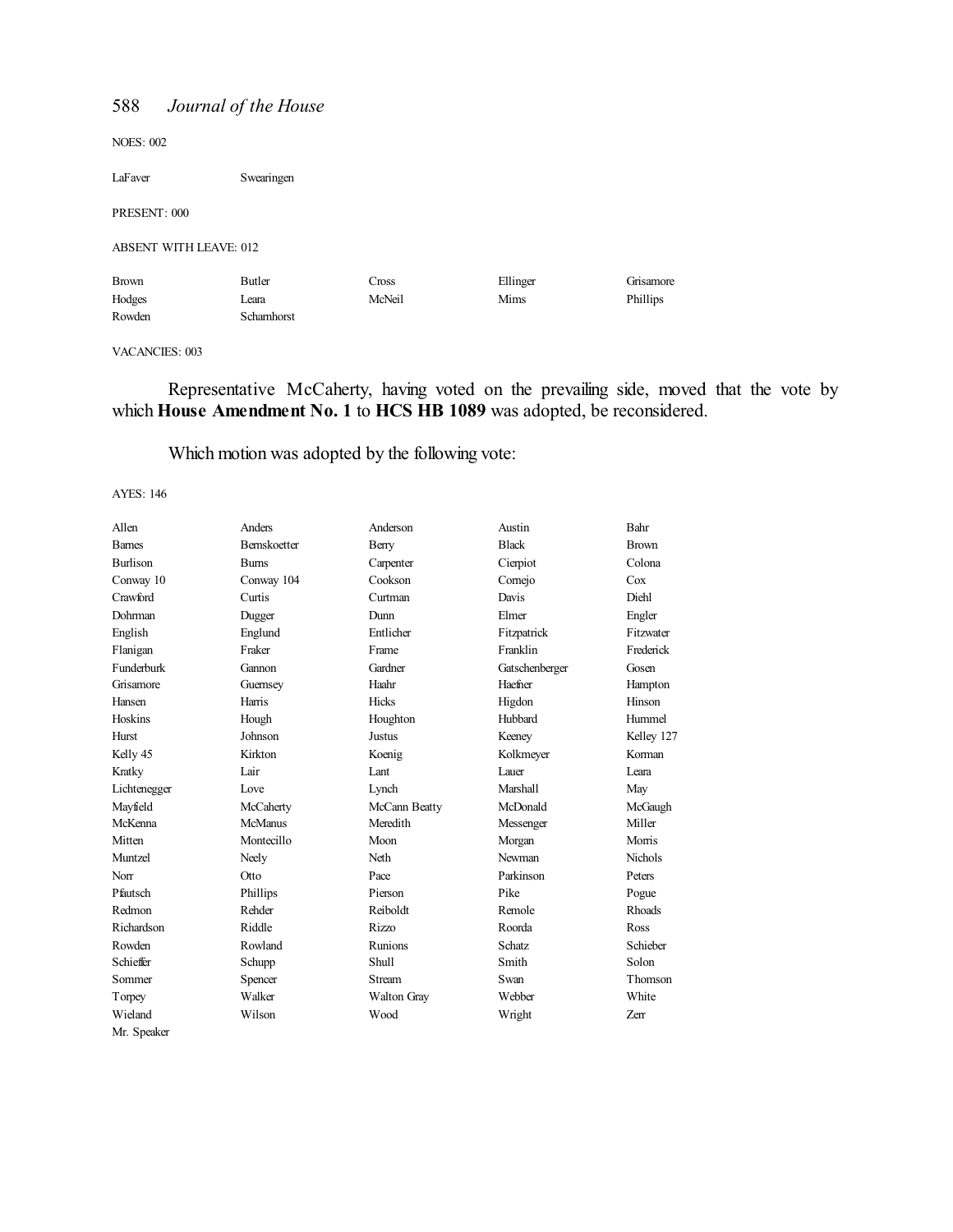$NOES: 002$ 

LaFaver Swearingen

PRESENT: 000

ABSENT WITH LEAVE: 012

| <b>Brattin</b> | Butler   | ross   | Ellinger | Ellington |
|----------------|----------|--------|----------|-----------|
| Hodges         | Jones 50 | McNeil | Mims     | Molendorp |
| Schamhorst     | Shumake  |        |          |           |

VACANCIES: 003

Representative Richardson offered **House Amendment No. 1 to House Amendment No. 1**.

> *House Amendment No. 1 to House Amendment No. 1*

AMEND House Amendment No. 1 to House Committee Substitute for House Bill No. 1089, Page 1, Line 1, by inserting after "Section 620.2425," the following:

"Page 1, Line 6, by deleting "**function**" and inserting in lieu thereof "**functional**"; and

Further amend said section and page, Lines 8-13, by deleting all of said lines and ins erting in lieu thereof the following:

"**(3) "Eligible expenses":**

**(a) Any amount for which a deduction is allowed to the taxpayer under Section 162 of the Internal Revenue Code of 1986, as amended; and**

**(b) Permit and license fees, leas e brokerage fees, equipment installation costs and other similar expenses.**

**Such term does not include any compensation which is paid or incurred in connection with severance from employment andany similar amount or expenses deductedin determining federal taxable income;**"; and

Further amend said section and page, Line 14, by inserting the following on said line:

"**(4) "Eligible insourcing expenses":**

**(a) Eligible expenses paid or incurred by the taxpayer in connection with the elimination of any** business unit of the taxpayer or of any member of any expanded affiliated group in which the taxpayer is also **a member locatedoutside the state of Missouri; and**

**(b) Eligible expenses paid or incurred by the taxpayer in connection with the establishment of any** business unit of the taxpayer or of any member of any expanded affiliated group in which the taxpayer is also a member located within the state of Missouri if such establishment constitutes the relocation of the business **unitso eliminated.**"; and

Further amend said section and page, Lines 16-17, by deleting all of said lines and inserting in lieu thereof the following: "**elimination occurs in a different taxable year than such establishment;**"; and

Further amend said section, Page 2, Line 18, by inserting after "**(4)**" the following:

"**"Expanded affiliated group", an affiliated group as defined in Section 1504(a) of the Internal Revenue Code of 1986, as amended, determined without regard to Section 1504(b)(3) of the Internal Revenue**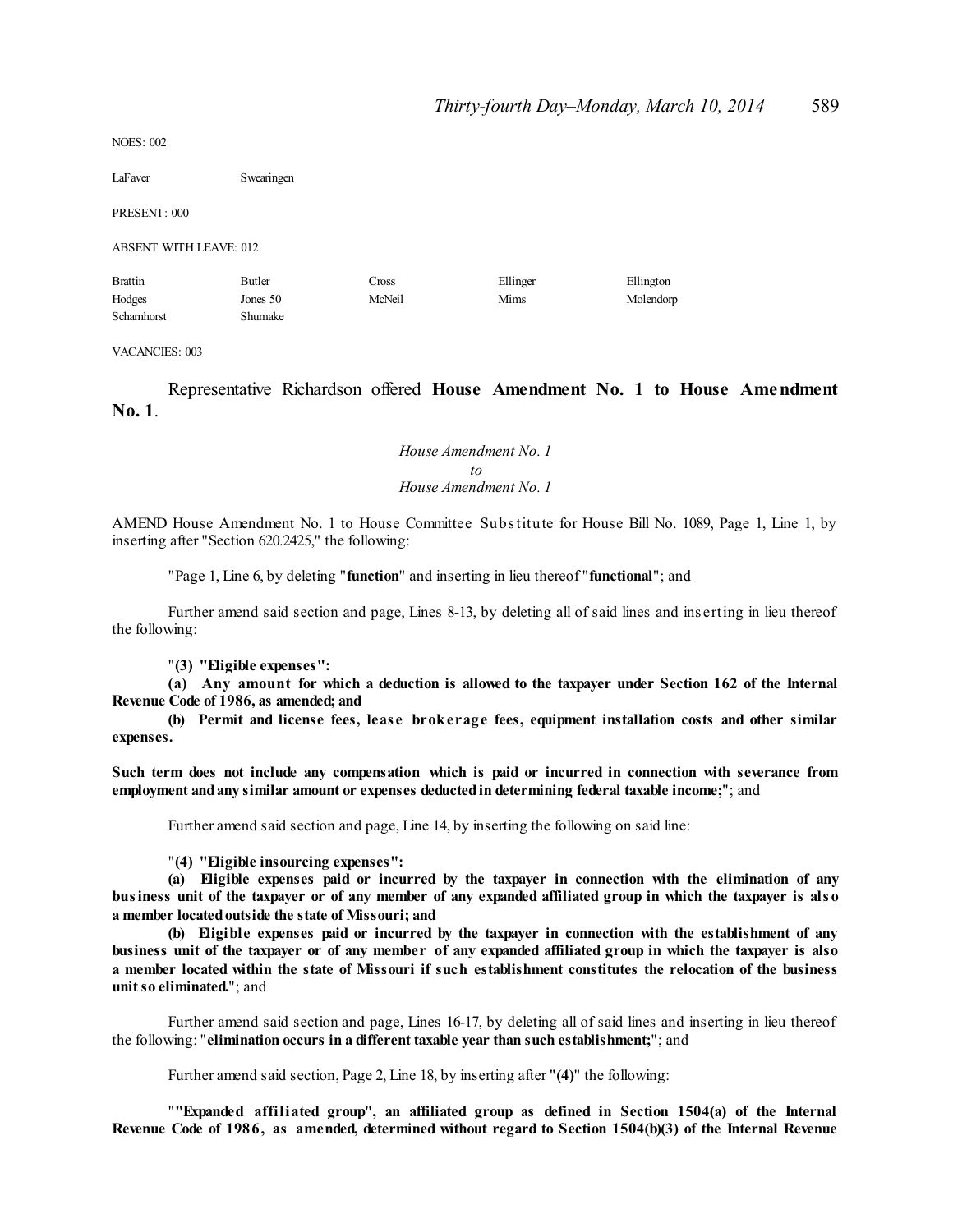Code of 1986, as amended, and by substituting more than fifty percent for at least eighty percent each place it appears in Section 1504(a) of the Internal Revenue Code of 1986, as amended. A partnership or any other entity other than a corporation shall be treated as a member of an expanded affiliated group if such entity is controlled by members of such group including any entity treated as a member of such group by reason of **this subdivision;**

**(5) "Expenses shall be under insourcing plan", amounts that shall be taken into account under** subdivision (3) of this subsection only to the extent that such amounts are paid or incurred under a written **plan to carry out the relocation describedin subdivision (3) of this subsection;**

**(6)**" and renumbering remaining subdivisions accordingly; and

Further amend said section and page, Line 19, by deleting "**amended;**" and inserting in lieu thereof the following: "**amended, determined by only taking into account wages as otherwis e defined in Section 45R(e) of the Internal Revenue Code of 1986, as amended, paid with respect to services performed within Missouri;**"; and

Further amend said section and page, Line 26, by deleting "**a taxpayer shall be**"; and

Further amend said section and page, Lines 27-30, by deleting all ofsaid Lines and inserting in lieu thereof the following:

" t**he insourcing expenses tax credit for any taxable year shall be taken against the taxes impos ed** under chapter 143, except for sections 143.191 to 143.625, and is an amount equal to twenty percent of the **eligible insourcing expenses of the taxpayer which are taken into account in such taxable year under subsection 5 of this section. The**"; and

Further amend said section and page, Line 32, by deleting "**Any tax credit that cannot be**"; and

Further amend said section and page, Lines 33-34, by deleting all of said lines and inserting in lieu thereof "**Any amount**"; and

Further amend said section and page, Line 41, by inserting the word "**insourcing**" after the word "**eligible**"; and

Further amend said section and page, Lines 42-43, by deleting all of said lines and inserting in lieu thereof "**were paidor incurred.**"; and

Further amend said section and page, Line 44, by inserting after "**5.**" the following:

" **(1) Except as provided in subdivisions (2) and (3) of this subsection, eligible insourcing expens es** shall be taken into account in the taxable year during which the plan described in subdivision (5) of subsection 2 of this section has been completed and all eligible insourcing expenses under such plan have been paid or **incurred.**

**(2) If the taxpayer elects the application of this subdivision, eligible insourcing expenses shall be taken into account in the first taxable year after the taxable year described in subdivision (1) of this subsection.**

(3) If a taxpayer is not allowed a tax credit under subsection 3 for a given year, then the taxpayer **may claim the tax credit in the following year.**

**6.**"; and renumbering remaining subsections accordingly; and

Further amend said section,"; and

Further amend said bill by amending the title, enacting clause, and intersectional references accordingly.

On motion of Representative Richardson, **House Amendment No. 1 to House Amendment No. 1** was adopted.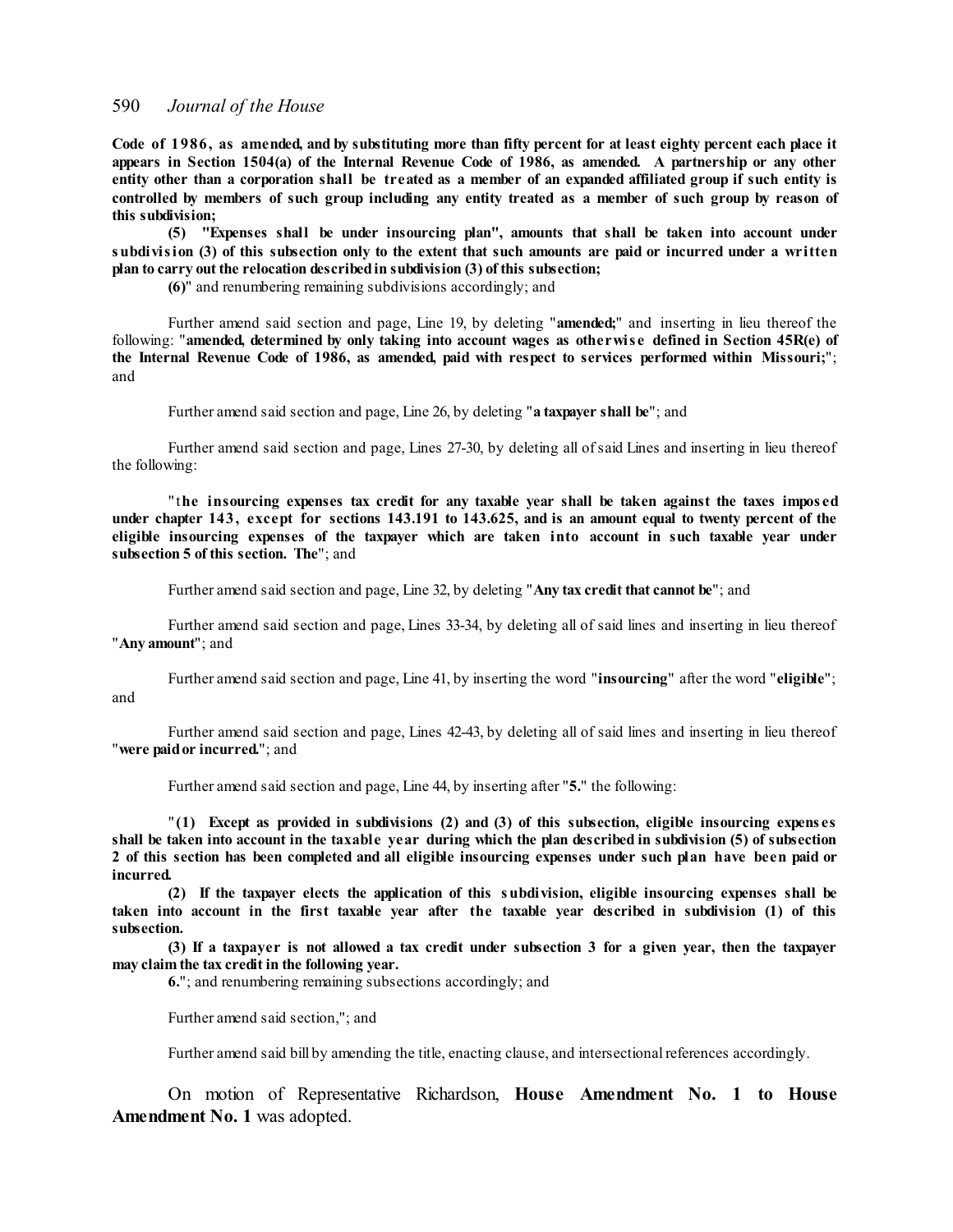On motion of Representative McCaherty, **House Amendment No. 1, as amended**, was adopted.

On motion of Representative McCaherty, **HCS HB 1089, as amended**, was adopted.

On motion of Representative McCaherty, **HCS HB 1089, as amended**, was ordered perfected and printed.

## **PERFECTION OF HOUSE BILLS**

**HCS HB 1557**, relating to automated traffic enforcement systems, was taken up by Representative Hinson.

**HCS HB 1557** was laid over.

**HB 1271**, relating to fees for optometric and opthamalic services, was taken up by Representative Molendorp.

On motion of Representative Molendorp, **HB 1271** was ordered perfected and printed.

**HB 1483**, relating to MO HealthNet reimbursement for behavior assessment and intervention, was taken up by Representative Molendorp.

On motion of Representative Molendorp, **HB 1483** was ordered perfected and printed.

**HB 1086**, relating to real estate repair contractors, was taken up by Representative Gosen.

On motion of Representative Gosen, **HB 1086** was ordered perfected and printed.

**HB 1455**, relating to tax liability disputes, was taken up by Representative Hoskins.

Representative Hoskins offered **House Amendment No. 1**.

*House Amendment No. 1*

AMEND House Bill No. 1455, Page 1, Section 136.300, Line 13, by enclosing in brackets the words: "exemption" or" on said line; and

Further amend said bill by amending the title, enacting clause, and intersectional references accordingly.

On motion of Representative Hoskins, **House Amendment No. 1** was adopted.

On motion of Representative Hoskins, **HB 1455, as amended**, was ordered perfected and printed.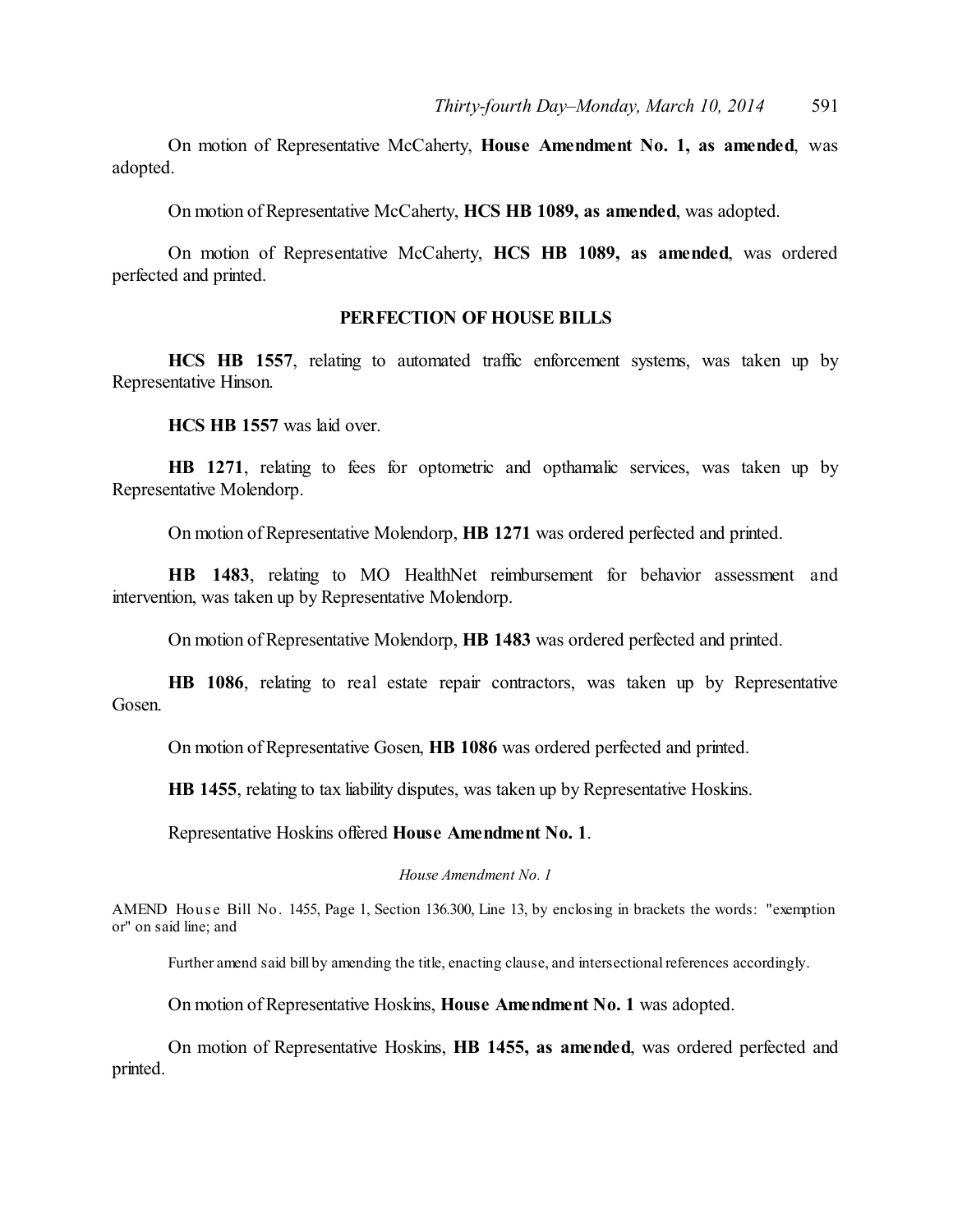**HCS HB 1710**, relating to refund donations to the Missouri National Guard Foundation Trust Fund, was taken up by Representative Davis.

Representative Davis offered **House Amendment No. 1**.

*House Amendment No. 1*

AMEND House Bill No. 1710, Page 1, in the Title, Line 3, by deleting the word "trust"; and

Further amend said page, Section 143.1027, Line 6, by deleting the word "trust"; and

Further amend said page and section, Line 13, by deleting the word "trust"; and

Further amend said bill by amending the title, enacting clause, and intersectional references accordingly.

On motion of Representative Davis, **House Amendment No. 1** was adopted.

On motion of Representative Davis, **HCS HB 1710, as amended**, was adopted.

On motion of Representative Davis, **HCS HB 1710, as amended**, was ordered perfected and printed.

**HB 1506**, relating to rural regional development grants, was taken up by Representative Franklin.

Speaker Pro Tem Hoskins assumed the Chair.

On motion of Representative Franklin, **HB 1506** was ordered perfected and printed.

**HB 1390**, relating to allocation of core-funding increases in state funding for public institutions of higher education, was taken up by Representative Thomson.

On motion of Representative Thomson, **HB 1390** was ordered perfected and printed.

## **HOUSE CONCURRENT RESOLUTIONS**

**HCR 5**, relating to the TransCanada Keystone Coast Expansion pipeline project, was taken up by Representative English.

On motion of Representative English, **HCR 5** was adopted by the following vote:

| Allen         | Anders       | Anderson     | Austin       | Bahr           |
|---------------|--------------|--------------|--------------|----------------|
| <b>Barnes</b> | Bernskoetter | Berry        | <b>Black</b> | <b>Brattin</b> |
| <b>Brown</b>  | Burlison     | <b>Burns</b> | Cierpiot     | Colona         |
| Conway 10     | Conway 104   | Cookson      | Comejo       | Cox            |
| Crawford      | Cross        | Curtman      | Davis        | Diehl          |
| Dohrman       | Dugger       | Ellington    | Elmer        | Engler         |
| English       | Englund      | Entlicher    | Fitzpatrick  | Fitzwater      |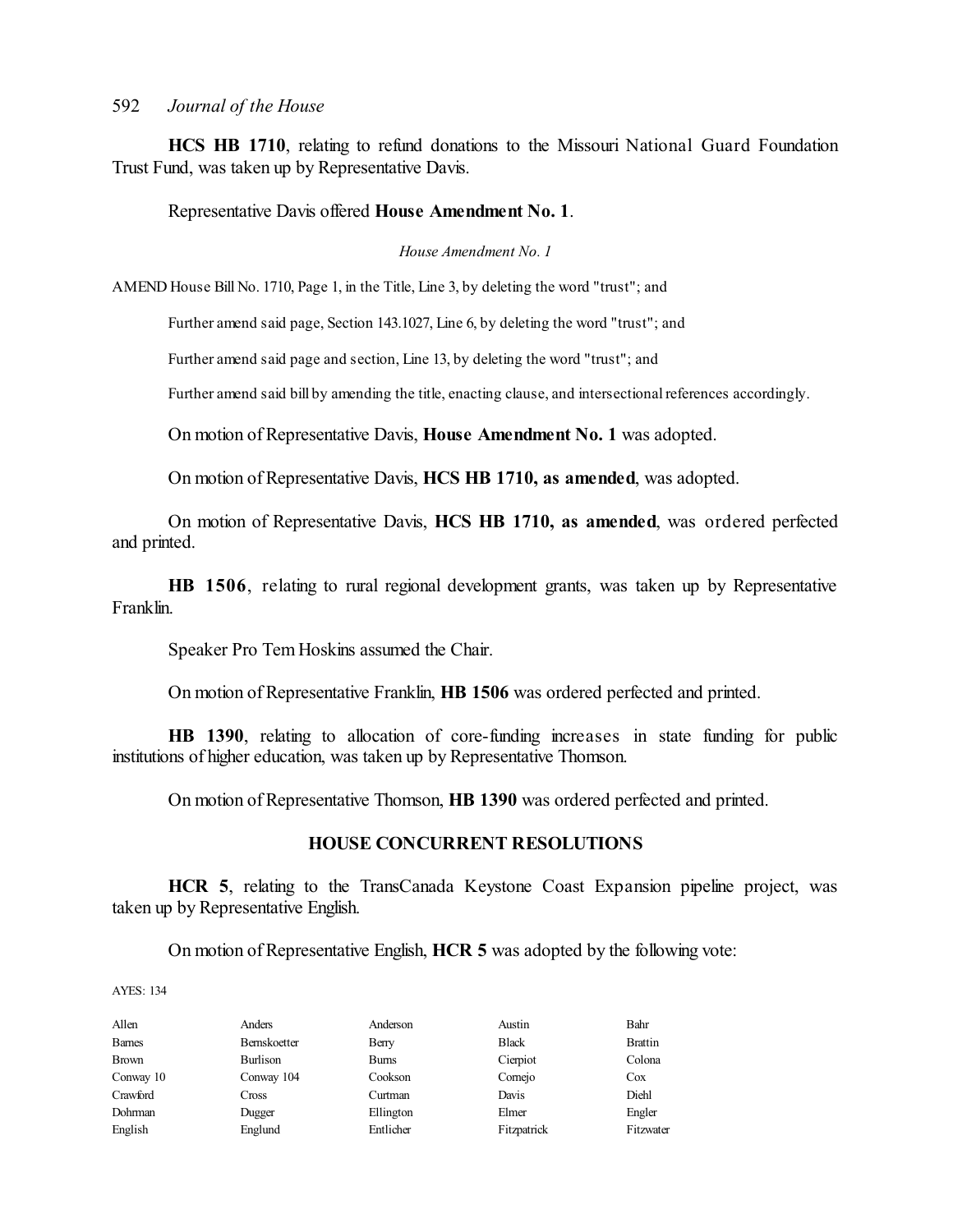## *Thirty-fourth Day–Monday, March 10, 2014* 593

| Flanigan                      | Fraker         | Frame          | Franklin       | Frederick     |
|-------------------------------|----------------|----------------|----------------|---------------|
| Funderburk                    | Gannon         | Gardner        | Gatschenberger | Gosen         |
| Guernsey                      | Haahr          | Haefner        | Hampton        | Hansen        |
| Harris                        | Hicks          | Higdon         | Hinson         | Hoskins       |
| Hough                         | Houghton       | Hubbard        | Hummel         | Hurst         |
| Johnson                       | Justus         | Keeney         | Kelley 127     | Koenig        |
| Kolkmeyer                     | Korman         | Kratky         | Lair           | Lant          |
| Lauer                         | Leara          | Lichtenegger   | Love           | Lynch         |
| Marshall                      | May            | Mayfield       | McCaherty      | McCann Beatty |
| McGaugh                       | McKenna        | Messenger      | Miller         | Molendorp     |
| Montecillo                    | Moon           | Morris         | Muntzel        | Neely         |
| Neth                          | <b>Nichols</b> | Norr           | Pace           | Parkinson     |
| Peters                        | Pfautsch       | Phillips       | Pierson        | Pike          |
| Pogue                         | Redmon         | Rehder         | Reiboldt       | Remole        |
| Rhoads                        | Richardson     | <b>Rizzo</b>   | Roorda         | Ross          |
| Rowden                        | Rowland        | <b>Runions</b> | Schamhorst     | <b>Schatz</b> |
| Schieber                      | Schieffer      | Shull          | Shumake        | Solon         |
| Sommer                        | Spencer        | <b>Stream</b>  | Swan           | Thomson       |
| Torpey                        | Walker         | Walton Gray    | White          | Wieland       |
| Wilson                        | Wood           | Zerr           | Mr. Speaker    |               |
| <b>NOES: 014</b>              |                |                |                |               |
| Curtis                        | Dunn           | Kelly 45       | Kirkton        | McDonald      |
| <b>McManus</b>                | Meredith       | Mitten         | Morgan         | Newman        |
| Schupp                        | Smith          | Swearingen     | Webber         |               |
| PRESENT: 000                  |                |                |                |               |
| <b>ABSENT WITH LEAVE: 012</b> |                |                |                |               |
| Butler                        | Carpenter      | Ellinger       | Grisamore      | Hodges        |
| Jones 50                      | LaFaver        | McNeil         | Mims           | Otto          |
| Riddle                        | Wright         |                |                |               |

VACANCIES: 003

**HCS HCR 20**, relating to 2, 4-D and dicamba tolerant crops, was taken up by Representative Reiboldt.

On motion of Representative Reiboldt, **HCS HCR 20** was adopted.

**HCR 11**, relating to women veterans, was taken up by Representative Walton Gray.

On motion of Representative Walton Gray, **HCR 11** was adopted.

#### **REFERRAL OF HOUSE BILLS**

The following House Bills were referred to the Committee indicated:

- **HB 2040** Crime Prevention and Public Safety
- **HB 2059** Children, Families, and Persons with Disabilities
- **HB 2063** Emerging Issues in Agriculture

**HB 2078** - Utilities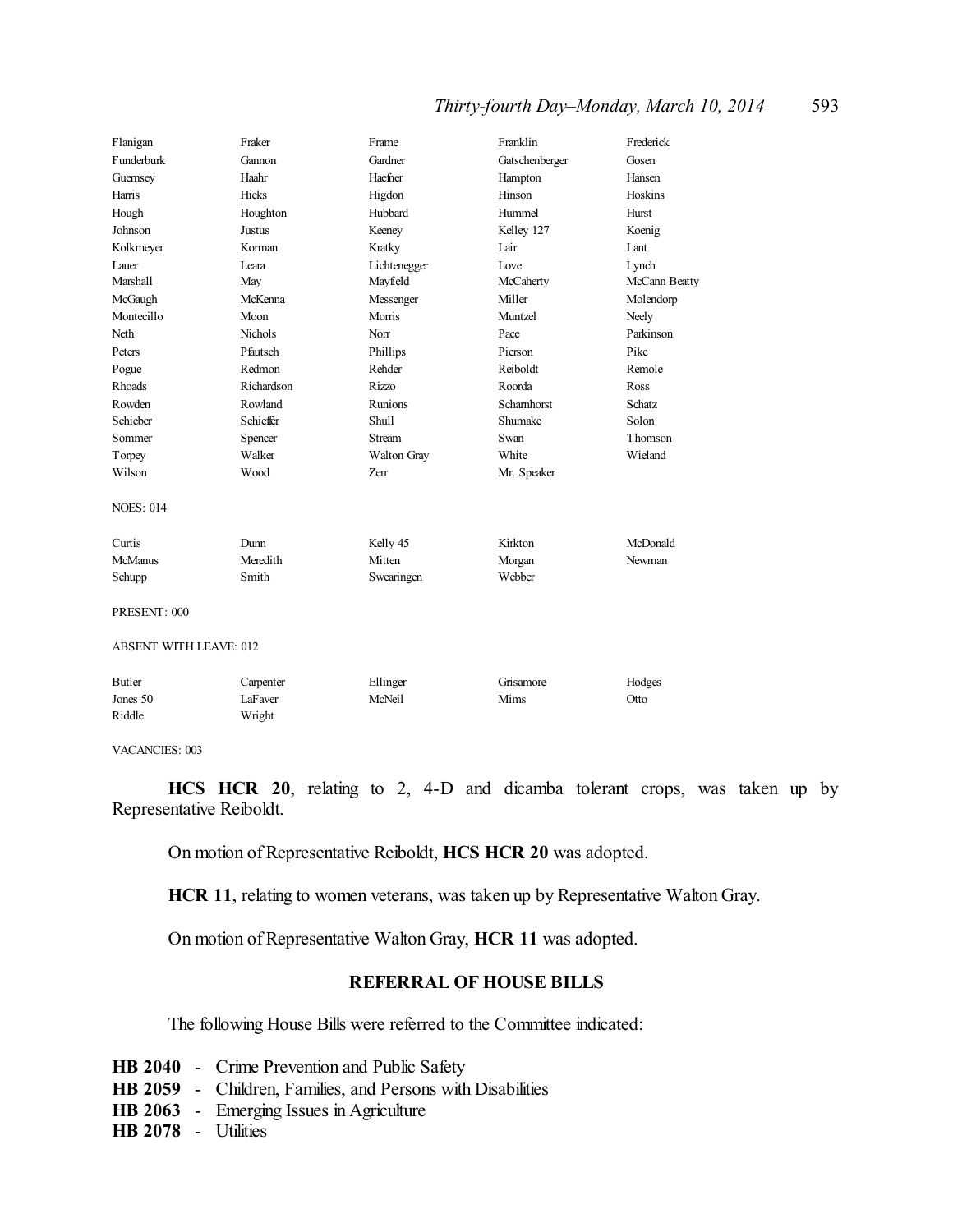## **COMMITTEE REPORTS**

#### **Committee on Agri-Business**, Chairman Guernsey reporting:

Mr. Speaker: Your Committee on Agri-Business, to which was referred **HB 1937**, begs leave to report it has examined the same and recommends that it **Do Pass with Hous e Committee Substitute**, and pursuant to Rule 25(34)(f) be referred to the Committee on Rules.

#### **Committee on Tourism and Natural Resources**, Chairman Phillips reporting:

Mr. Speaker: Your Committee on Tourism and Natural Resources, to which was referred **HB 1456**, begs leave to report it has examined the same and recommends that it **Do Pass by Consent**, and pursuant to Rule 25(34)(f) be referred to the Committee on Rules.

Mr. Speaker: Your Committee on Tourism and Natural Resources, to which was referred **HB 1547**, begs leave to report it has examined the same and recommends that it **Do Pass by Consent**, and pursuant to Rule 25(34)(f) be referred to the Committee on Rules.

Mr. Speaker: Your Committee on Tourism and Natural Resources, to which was referred **HB 1670**, begs leave to report it has examined the same and recommends that it **Do Pass by Consent**, and pursuant to Rule 25(34)(f) be referred to the Committee on Rules.

Mr. Speaker: Your Committee on Tourism and Natural Resources, to which was referred **HB 1744**, begs leave to report it has examined the same and recommends that it **Do Pass by Consent**, and pursuant to Rule 25(34)(f) be referred to the Committee on Rules.

#### **Committee on Rules**, Chairman Riddle reporting:

Mr. Speaker: Your Committee on Rules, to which was referred **HCR 8**, begs leave to report it has examined the same and recommends that it **Do Pass**.

Mr. Speaker: Your Committee on Rules, to which was referred **HCS HB 1054**, begs leave to report it has examined the same and recommends that it **Do Pass - not Consent**.

Mr. Speaker: Your Committee on Rules, to which was referred **HB 1063**, begs leave to report it has examined the same and recommends that it **Do Pass**.

Mr. Speaker: Your Committee on Rules, to which was referred **HCS HB 1078**, begs leave to report it has examined the same and recommends that it **Do Pass**.

Mr. Speaker: Your Committee on Rules, to which was referred **HB 1103**, begs leave to report it has examined the same and recommends that it **Do Pass**.

Mr. Speaker: Your Committee on Rules, to which was referred **HB 1132**, begs leave to report it has examined the same and recommends that it **Do Pass**.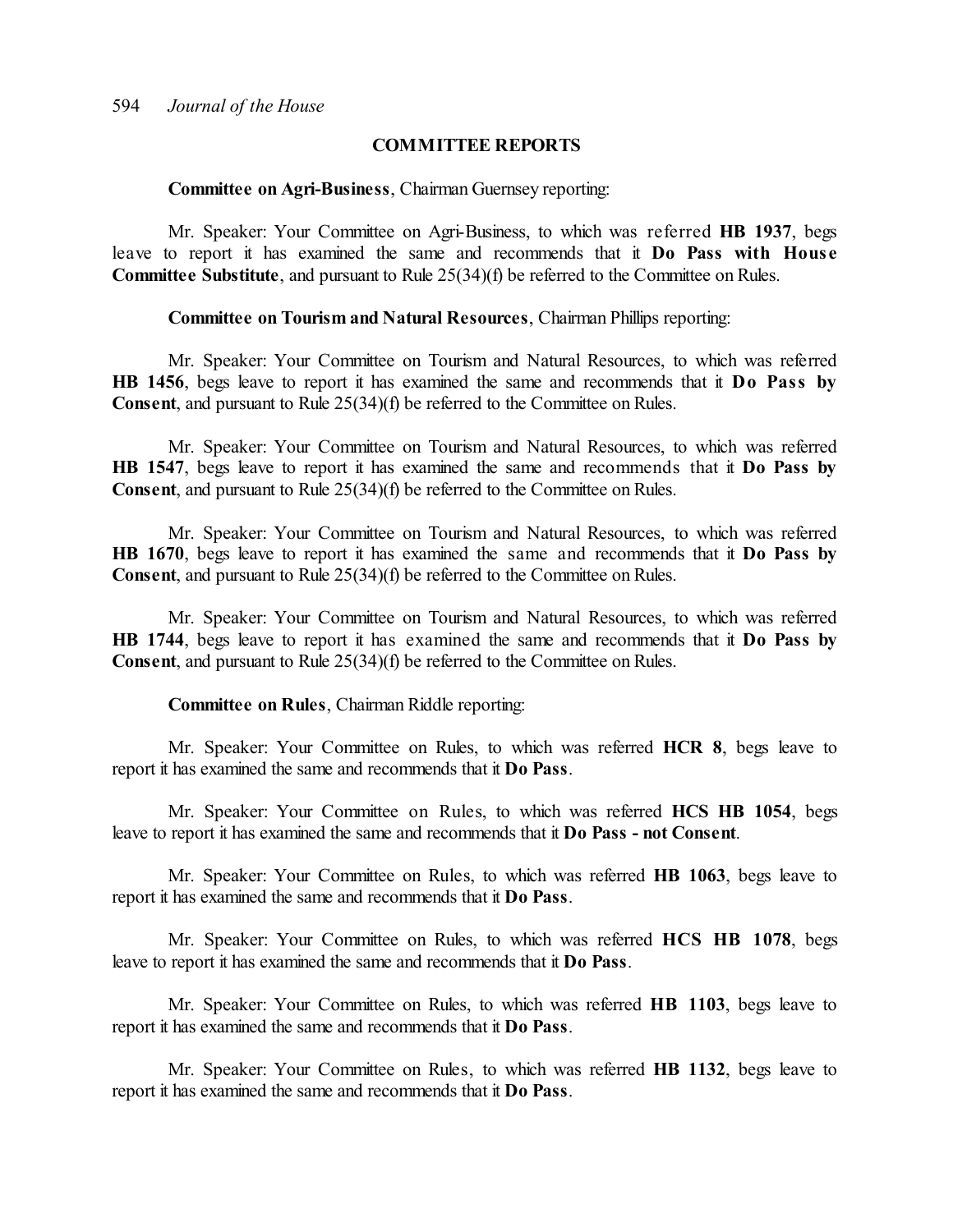Mr. Speaker: Your Committee on Rules, to which was referred **HCS HB 1153**, begs leave to report it has examined the same and recommends that it **Do Pass - Consent**.

Mr. Speaker: Your Committee on Rules, to which was referred **HCS HBs 1179 & 1765**, begs leave to report it has examined the same and recommends that it **Do Pass**.

Mr. Speaker: Your Committee on Rules, to which was referred **HCS HBs 1235 & 1214**, begs leave to report it has examined the same and recommends that it **Do Pass**.

Mr. Speaker: Your Committee on Rules, to which was referred **HCS HB 1250**, begs leave to report it has examined the same and recommends that it **Do Pass**.

Mr. Speaker: Your Committee on Rules, to which was referred **HCS HB 1302**, begs leave to report it has examined the same and recommends that it **Do Pass**.

Mr. Speaker: Your Committee on Rules, to which was referred **HCS HB 1303**, begs leave to report it has examined the same and recommends that it **Do Pass**.

Mr. Speaker: Your Committee on Rules, to which was referred **HCS HB 1308**, begs leave to report it has examined the same and recommends that it **Do Pass**.

Mr. Speaker: Your Committee on Rules, to which was referred **HB 1490**, begs leave to report it has examined the same and recommends that it **Do Pass**.

Mr. Speaker: Your Committee on Rules, to which was referred **HCS HB 1514**, begs leave to report it has examined the same and recommends that it **Do Pass - Consent**.

Mr. Speaker: Your Committee on Rules, to which was referred **HB 1602**, begs leave to report it has examined the same and recommends that it **Do Pass - Consent**.

Mr. Speaker: Your Committee on Rules, to which was referred **HB 1617**, begs leave to report it has examined the same and recommends that it **Do Pass**.

Mr. Speaker: Your Committee on Rules, to which was referred **HB 1693**, begs leave to report it has examined the same and recommends that it **Do Pass**.

Mr. Speaker: Your Committee on Rules, to which was referred **HB 1724**, begs leave to report it has examined the same and recommends that it **Do Pass - Consent**.

Mr. Speaker: Your Committee on Rules, to which was referred **SCR 19**, begs leave to report it has examined the same and recommends that it **Do Pass**.

Mr. Speaker: Your Committee on Rules, to which was referred **SCS SB 613**, begs leave to report it has examined the same and recommends that it **Do Pass**.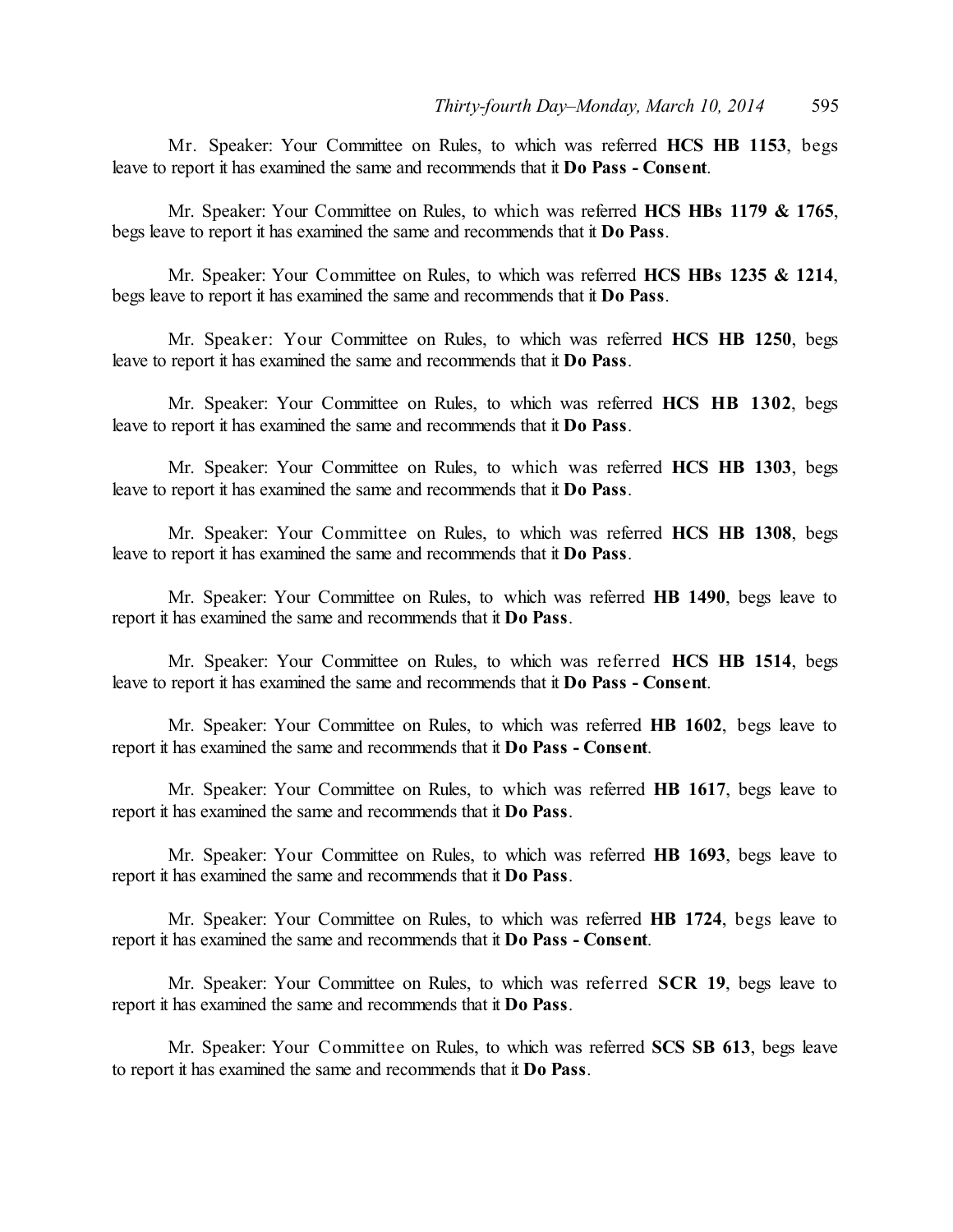#### **ADVANCEMENT OF HOUSE BILLS - CONSENT**

Pursuant to Rule 45(b), the following bills, having remained on the House Consent Calendar for Perfection for five legislative days, were ordered perfected and printed by consent with all committee substitutes and committee amendments thereto adopted and perfected by consent: **HB 1064**, **HCS HB 1181**, **HB 1190**, **HB 1442**, **HB 1633** and **HB 1656.**

#### **INTRODUCTION OF HOUSE BILLS**

The following House Bills were read the first time and copies ordered printed:

**HB 2109**, introduced by Representative Zerr, relating to petitions to exclude property from a fire protection district.

**HB 2110**, introduced by Representative Zerr, relating to sales tax.

**HB 2111**, introduced by Representative Montecillo, relating to local sales taxes.

**HB 2112**, introduced by Representative Gatschenberger, relating to political subdivisions.

**HB 2113**, introduced by Representative Bahr, relating to the administration of statewide assessments.

**HB 2114**, introduced by Representatives Cierpiot and Torpey, relating to debt collectors.

**HB 2115**, introduced by Representatives Norr, McNeil, Rizzo and Hummel, relating to the remediation of properties contaminated by the manufacture of controlled substances.

**HB 2116**, introduced by Representatives Torpey and Hinson, relating to compensation for emergency personnel killed in the line of duty.

**HB 2117**, introduced by Representatives Leara and Roorda, relating to St. Louis public employee retirement benefits.

**HB 2118**, introduced by Representatives Cox, Jones (110), Scharnhorst, Fitzwater, Redmon, Jones (50), Dohrman, Fraker, Walker, Houghton, Hicks, Diehl, Richardson, Parkinson and Haefner, relating to the powers and duties of the Missouri Electrical Industry Licensing Board.

**HB 2119**, introduced by Representatives Riddle and Engler, relating to a tax credit for donations to maternity homes.

**HB 2120**, introduced by Representative Walker, relating to rights of persons with parental relationships.

**HB 2121**, introduced by Representative Kolkmeyer, relating to weights and measures fees for alternative fueling devices.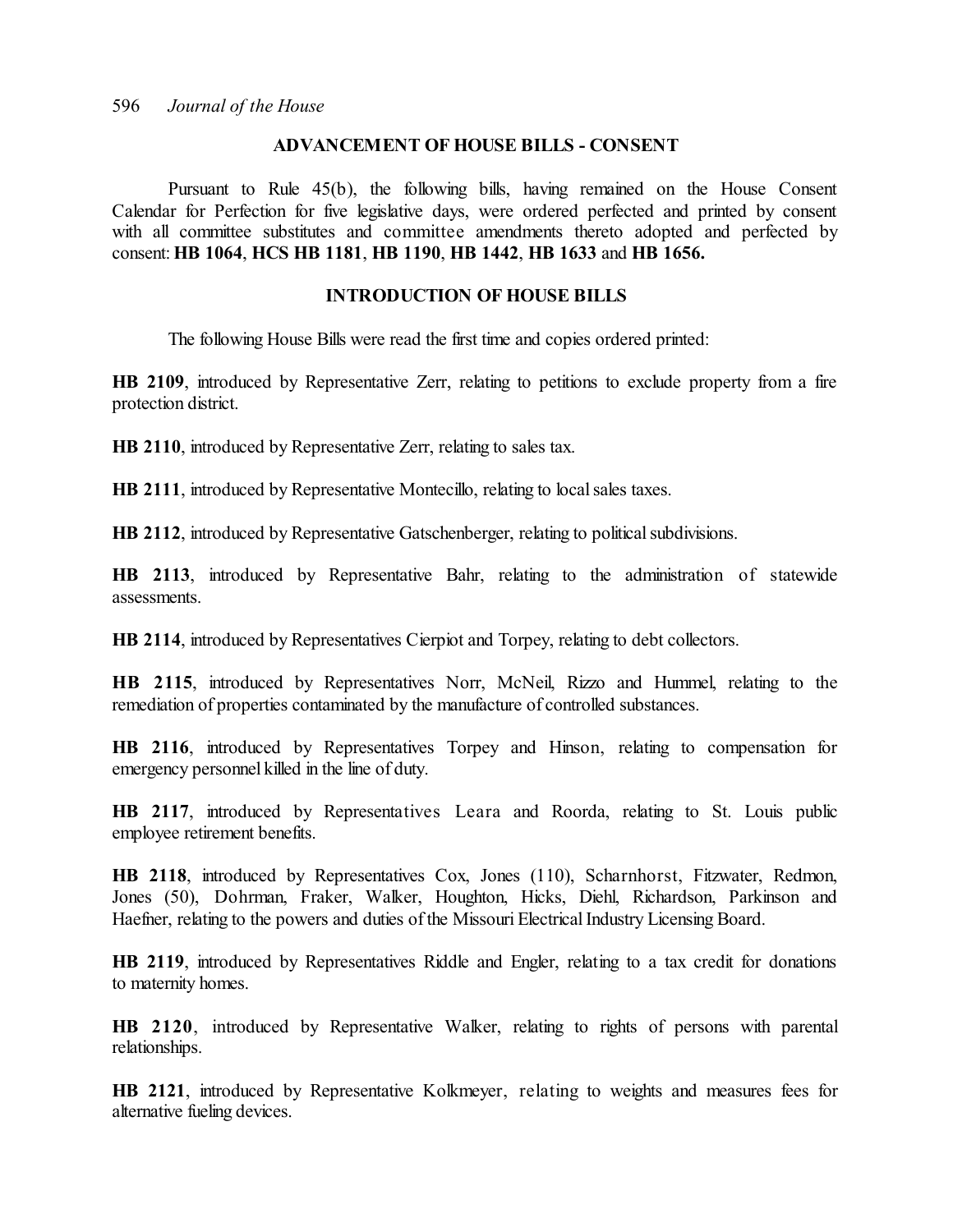# **ADJOURNMENT**

On motion of Representative Diehl, the House adjourned until 10:00 a.m., Tuesday, March 11, 2014.

## **COMMITTEE HEARINGS**

#### ADMINISTRATION AND ACCOUNTS

Wednesday, March 12, 2014, 2:00 PM, House Hearing Room 5. Public hearing will be held: HR 777, HB 1378, HB 1473, HB 1648, HB 1859, HB 1883 Executive session will be held: HR 777 Executive session may be held on any matter referred to the committee.

#### AGRI-BUSINESS

Tuesday, March 11, 2014, 8:00 AM, House Hearing Room 4. Public hearing will be held: HB 2031 Executive session may be held on any matter referred to the committee.

## AGRICULTURE POLICY

Tuesday, March 11, 2014, 12:00 PM, House Hearing Room 6. Public hearing will be held: HB 1852, HB 1952 Executive session may be held on any matter referred to the committee.

#### **BUDGET**

Wednesday, March 12, 2014, Upon Morning Recess or 12:00 PM, whichever is later, House Hearing Room 3. Executive session will be held: HB 2001, HB 2002, HB 2003, HB 2004, HB 2005, HB 2006, HB 2007, HB 2008, HB 2009, HB 2010, HB 2011, HB 2012, HB 2013 Executive session may be held on any matter referred to the committee.

#### BUDGET

Wednesday, March 12, 2014, 8:00 AM, House Hearing Room3. Public hearing will be held: HB 1242 Executive session may be held on any matter referred to the committee.

CHILDREN, FAMILIES, AND PERSONS WITH DISABILITIES Tuesday, March 11, 2014, 12:00 PM, House Hearing Room 1. Public hearing will be held: HB 1184, HB 1904 Executive session will be held: HB 1813, HB 1848, HB 1849, HB 1898 Executive session may be held on any matter referred to the committee.

#### **ELECTIONS**

Tuesday, March 11, 2014, 8:15 AM, House Hearing Room 5. Public hearing will be held: HB 1416 Executive session will be held: HB 1692, HB 1739, HB 1566 Executive session may be held on any matter referred to the committee.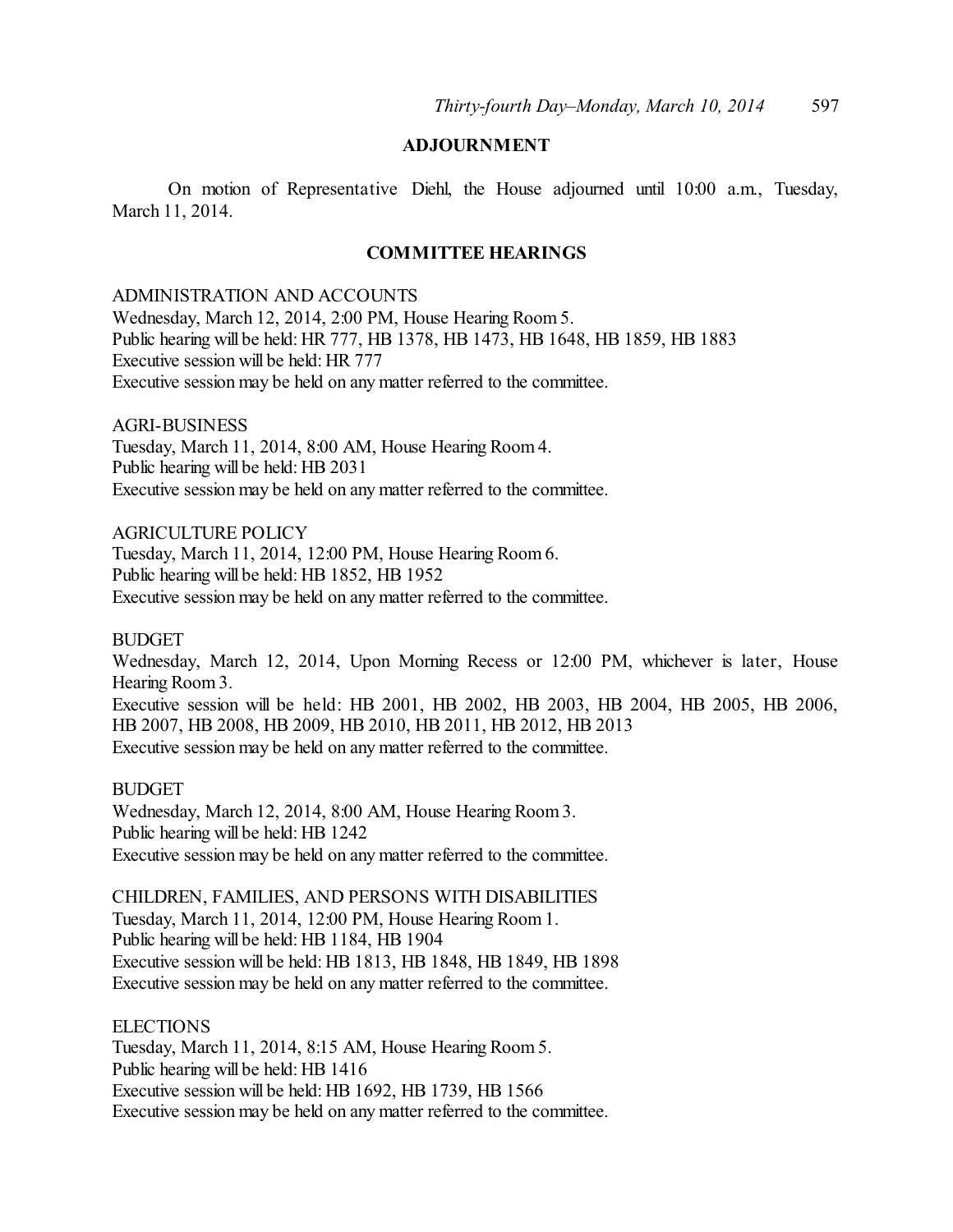ELEMENTARY AND SECONDARY EDUCATION Wednesday, March 12, 2014, 8:00 AM, House Hearing Room6. Executive session will be held: HB 1472, HB 1425, HB 1536, HB 1689, HB 1869, HB 1823, HB 1247, HB 1111 Executive session may be held on any matter referred to the committee.

FINANCIAL INSTITUTIONS Wednesday, March 12, 2014, 2:00 PM, House Hearing Room 4. Public hearing will be held: HB 1681, HB 1999 Executive session will be held: HB 1999 Executive session may be held on any matter referred to the committee.

FISCAL REVIEW Thursday, March 13, 2014, 8:30 AM, House Hearing Room 2. Executive session may be held on any matter referred to the committee.

GENERAL LAWS Tuesday, March 11, 2014, 12:00 PM, House Hearing Room 5. Public hearing will be held: HB 1364, HB 1631, HB 1690, HB 1740, HB 1797, HB 1799, HB 1935 Executive session may be held on any matter referred to the committee. Note hearing room change.

HEALTH CARE POLICY Wednesday, March 12, 2014, Upon Morning Adjournment, House Hearing Room 6. Public hearing will be held: HB 1590, HB 1845 Executive session may be held on any matter referred to the committee. We will not be hearing HB 1531. AMENDED

HEALTH INSURANCE Tuesday, March 11, 2014, Upon Morning Recess, South Gallery. Executive session will be held: HB 1712 Executive session may be held on any matter referred to the committee.

HIGHER EDUCATION Tuesday, March 11, 2014, 8:00 AM, House Hearing Room 6. Public hearing will be held: HB 1949, HB 1974 Executive session will be held: HB 1377 Executive session may be held on any matter referred to the committee.

JOINT COMMITTEE ON LEGISLATIVE RESEARCH Thursday, March 13, 2014, 8:00 AM, House Hearing Room 1. Executive session may be held on any matter referred to the committee. Fiscal Notes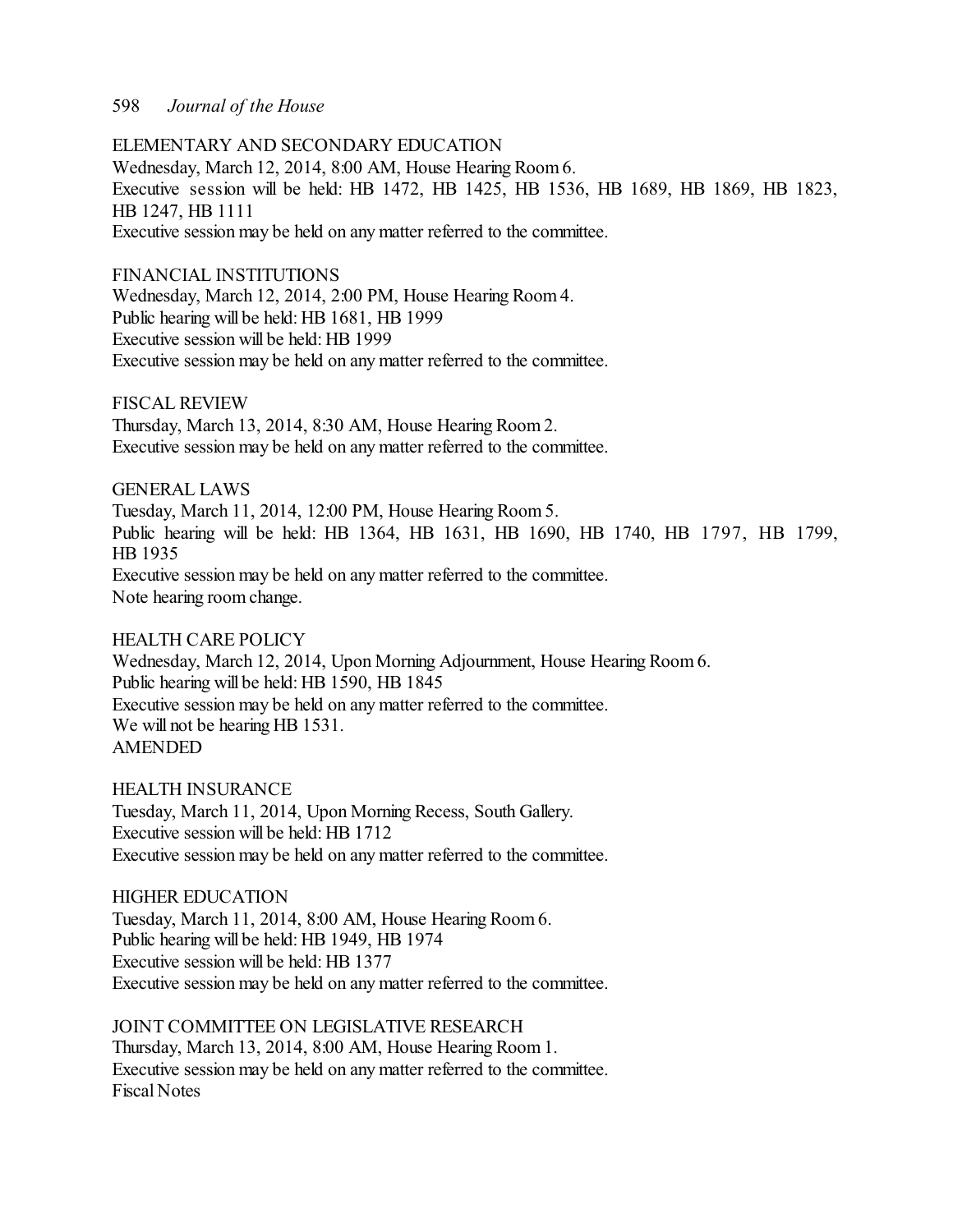## **JUDICIARY**

Wednesday, March 12, 2014, 2:00 PM, House Hearing Room 1. Public hearing will be held: HB 1581, HB 1592, HB 1369 Executive session will be held: HB 1492, HB 1372, HB 1737, HB 1147, HB 1149, HB 1243, HB 1741, HB 1775, HB 1494, HB 1231 Executive session may be held on any matter referred to the committee. Please note time change and addition of HB 1369 for public hearing.

PROFESSIONAL REGISTRATION AND LICENSING

Tuesday, March 11, 2014, 1:00 PM, House Hearing Room 4. Public hearing will be held: HB 1875, HB 1597 Executive session may be held on any matter referred to the committee.

RETIREMENT

Thursday, March 13, 2014, 9:00 AM, House Hearing Room 1. Public hearing will be held: HB 1882, HB 1682 Executive session may be held on any matter referred to the committee.

SPECIAL STANDING COMMITTEE ON EMERGING ISSUES IN HEALTH CARE Wednesday, March 12, 2014, 8:00 AM, House Hearing Room1. Public hearing will be held: HCR 25, HB 1807, HB 1972 Executive session will be held: HCR 25

SPECIAL STANDING COMMITTEE ON SMALL BUSINESS Wednesday, March 12, 2014, 2:00 PM or Upon Afternoon Adjournment, House Hearing Room 7. Public hearing will be held: HB 1872 Executive session will be held: HB 1831, HB 1725, HB 1801, HB 1950, HB 1814 Executive session may be held on any matter referred to the committee.

TOURISM AND NATURAL RESOURCES

Thursday, March 13, 2014, 8:00 AM, House Hearing Room 7. Public hearing will be held: HCR 38, HCR 27, HB 1929, HB 1943, HB 1946, HCR 28, HCR 33, HCR 34 Executive session may be held on any matter referred to the committee.

#### TRANSPORTATION

Tuesday, March 11, 2014, 12:00 PM, House Hearing Room 7. Public hearing will be held: HB 1866, HB 1673, HB 1990, HB 1850 Executive session will be held: HB 1866, HB 1673, HB 1990, HB 1850 Executive session may be held on any matter referred to the committee.

### UTILITIES

Wednesday, March 12, 2014, 8:00 AM, House Hearing Room7. Public hearing will be held: HB 1867, HB 1897, HCR 30, HB 2078 Executive session may be held on any matter referred to the committee.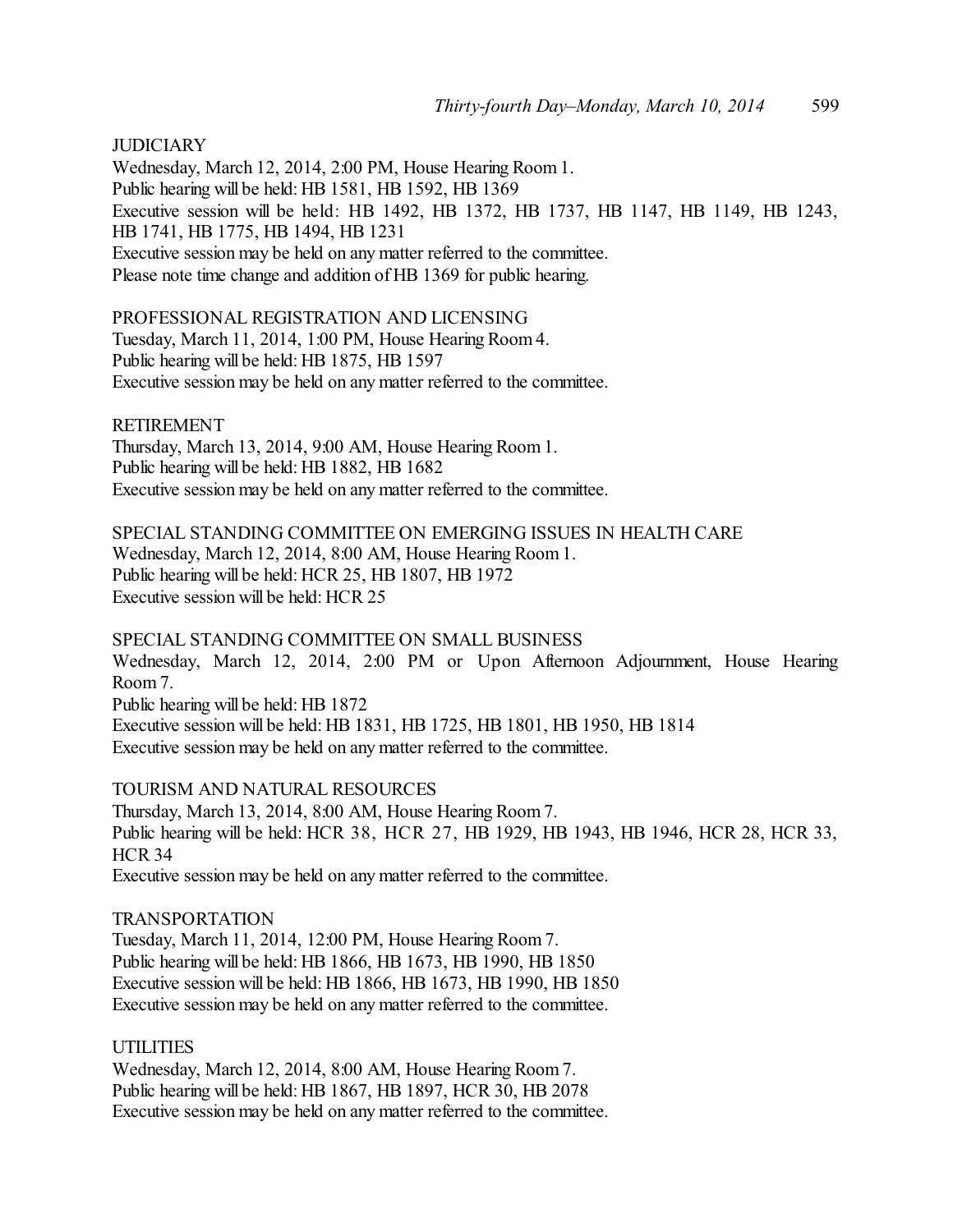VETERANS Tuesday, March 11, 2014, 8:00 AM, House Hearing Room 1. Public hearing will be held: HB 1913 Executive session may be held on any matter referred to the committee.

## WAYS AND MEANS

Tuesday, March 11, 2014, 5:00 PM or Upon Afternoon Adjournment, House Hearing Room 1. Public hearing will be held: HB 1387, HB 1678, HB 1865, HB 1948 Executive session will be held: HB 1269, HB 1688, HB 1967, HJR 76 Executive session may be held on any matter referred to the committee.

WORKFORCE DEVELOPMENT AND WORKPLACE SAFETY Thursday, March 13, 2014, 8:00 AM, House Hearing Room 3. Public hearing will be held: HB 1734, HB 1930, HB 1996 Executive session may be held on any matter referred to the committee.

## **HOUSE CALENDAR**

## THIRTY-FIFTH DAY, TUESDAY, MARCH 11, 2014

# **HOUSE BILLS FOR SECOND READING**

HB 2109 through HB 2121

# **HOUSE JOINT RESOLUTIONS FOR PERFECTION**

- 1 HCS HJR 56 Richardson
- 2 HJR 68 Hinson

## **HOUSE BILLS FOR PERFECTION**

- 1 HB 1191 Miller
- 2 HB 1198 Funderburk
- 3 HB 1219 Dugger
- 4 HCS HB 1349 Richardson
- 5 HB 1454 Swan
- 6 HB 1652 Funderburk
- 7 HCS HB 1557 Hinson
- 8 HCS HB 1326 Guernsey
- 9 HB 1388 Cornejo
- 10 HB 1573 Lauer
- 11 HB 1136 Dugger
- 12 HCS HB 1156 Lair
- 13 HCS HB 1204 Wilson
- 14 HB 1411 Cross
- 15 HCS HB 1439 Funderburk
- 16 HCS HB 1559 Johnson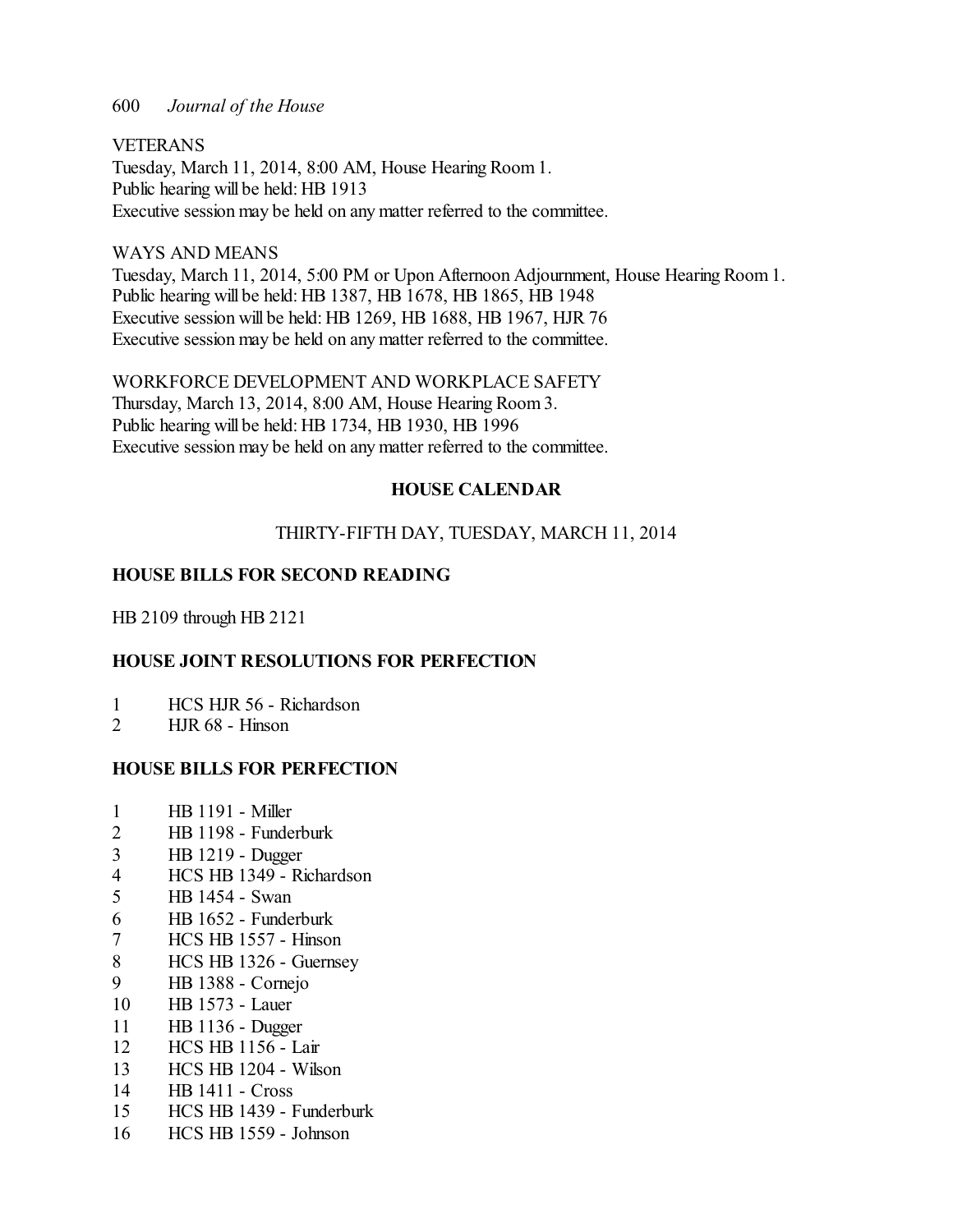- HCS HB 1610 McGaugh
- HCS HB 1410 Cross
- HCS HB 1902 Dugger
- HB 1132 Engler
- HCS HB 1303 Haahr
- HB 1490 Bahr
- HB 1617 Rehder

## **HOUSE BILLS FOR PERFECTION - CONSENT**

(3/10/2014)

- HB 1055 Johnson
- HCS HB 1090 McCaherty
- HCS HB 1300 Rowden
- HB 1504 Zerr
- HB 1651 Fraker
- HB 1791 Fitzwater
- HB 1802 Roorda

(3/11/2014)

- HCS HB 1153 Pace
- 2 HCS HB 1514 Rhoads
- HB 1602 Engler
- HB 1724 Davis

## **HOUSE BILLS FOR THIRD READING**

- 1 HCS HBs 1307 & 1313 Elmer<br>2 HCS HB 1192 Miller
- HCS HB 1192 Miller

## **HOUSE BILLS FOR THIRD READING - CONSENT**

- HB 1337 Fitzwater
- HB 1338 Fitzwater
- HCS HB 1391 Hurst
- HB 1532 Spencer
- HCS HB 1644 Lant
- HB 1064 Grisamore
- HCS HB 1181 Redmon
- 8 HB 1190 Kelley (127)<br>9 HB 1442 Dunn
- HB 1442 Dunn
- HB 1633 Franklin
- HB 1656 Neely